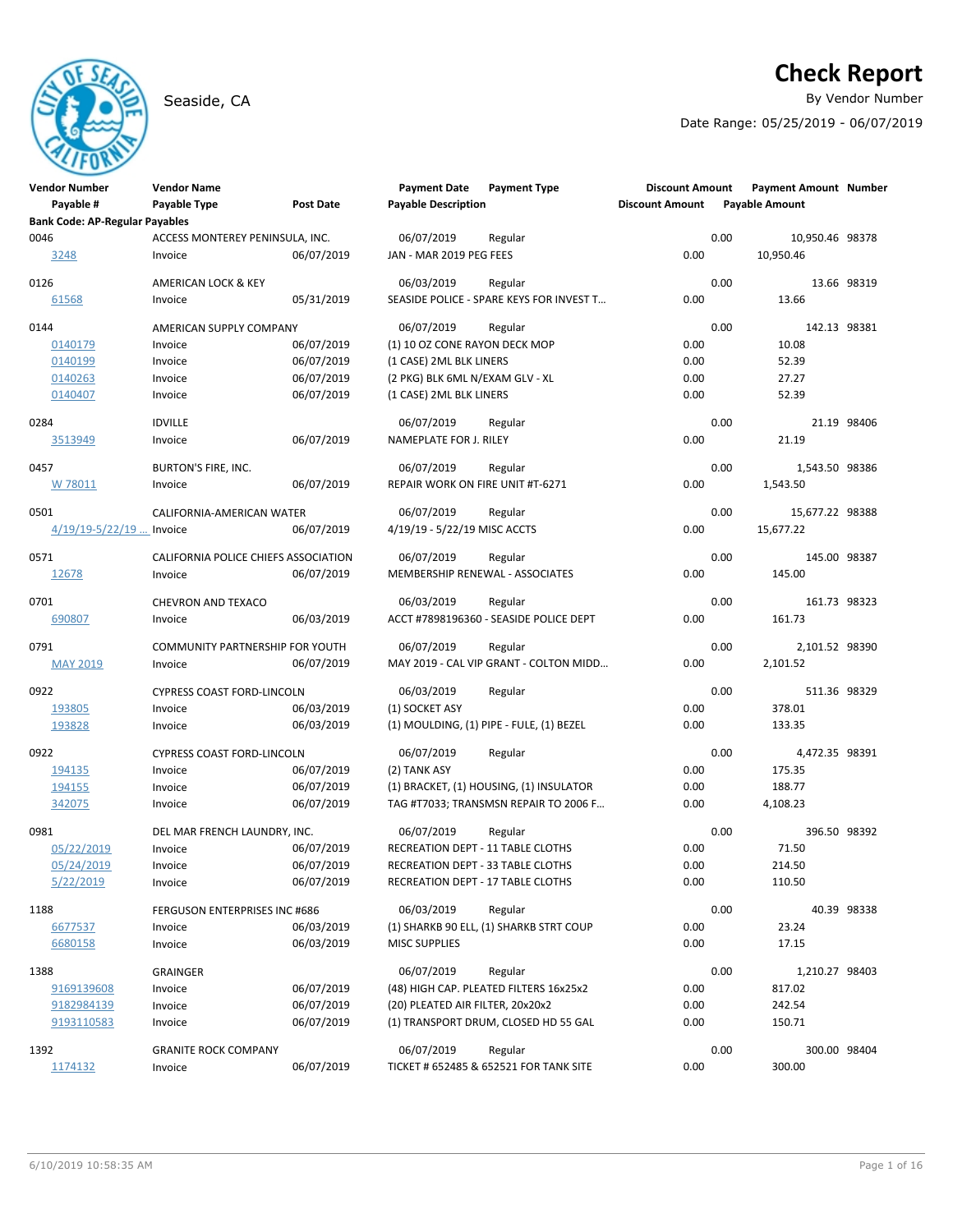| <b>Vendor Number</b><br>Payable #<br>1630 | <b>Vendor Name</b><br>Payable Type<br>CITY OF SEASIDE PETTY CASH | Post Date                | <b>Payment Date</b><br><b>Payable Description</b><br>06/03/2019 | <b>Payment Type</b><br>Regular                 | <b>Discount Amount</b><br><b>Discount Amount</b> | 0.00 | <b>Payment Amount Number</b><br><b>Payable Amount</b><br>332.28 98326 |             |
|-------------------------------------------|------------------------------------------------------------------|--------------------------|-----------------------------------------------------------------|------------------------------------------------|--------------------------------------------------|------|-----------------------------------------------------------------------|-------------|
| Petty Cash Rec. 10 Invoice                |                                                                  | 05/23/2019               |                                                                 | Petty Cash Reconciliation 10/25/2018-5/23/     | 0.00                                             |      | 332.28                                                                |             |
| 1873<br>0301004-IN                        | LACAL EQUIPMENT, INC.<br>Invoice                                 | 06/03/2019               | 06/03/2019<br>(4) ELEVATOR BEARING                              | Regular                                        | 0.00                                             | 0.00 | 452.51 98345<br>452.51                                                |             |
| 1971<br>1478300                           | LIEBERT CASSIDY WHITMORE<br>Invoice                              | 06/07/2019               | 06/07/2019                                                      | Regular<br>THROUGH 4/30/19 - NEGOTIATIONS SVCS | 0.00                                             | 0.00 | 10,027.00 98409<br>10,027.00                                          |             |
| 2065                                      | MAHONEY & ASSOCIATES CONSULTING, LLC                             |                          | 06/03/2019                                                      | Regular                                        |                                                  | 0.00 | 8,710.00 98346                                                        |             |
| 18-DRAFT                                  | Invoice                                                          | 06/03/2019               | FY 2018/FULL & OMB CAP & PW PLANS                               |                                                | 0.00                                             |      | 8,710.00                                                              |             |
| 2184                                      | <b>MISSION LINEN SERVICE</b>                                     |                          | 06/07/2019                                                      | Regular                                        |                                                  | 0.00 |                                                                       | 82.21 98410 |
| 509992002                                 | Invoice                                                          | 06/07/2019               |                                                                 | SEASIDE FIRE DEPT - LINEN SVC 5/30/2019        | 0.00                                             |      | 82.21                                                                 |             |
| 2186                                      | <b>MISSION UNIFORM SERVICE</b>                                   |                          | 06/03/2019                                                      | Regular                                        |                                                  | 0.00 | 2,360.66 98350                                                        |             |
| 509811166                                 | Invoice                                                          | 06/03/2019               | SEASIDE MAIN & UTILITIES - 5/6/19                               |                                                | 0.00                                             |      | 321.14                                                                |             |
| 509811167                                 | Invoice                                                          | 06/03/2019               | SEASIDE - POMA 5/6/19                                           |                                                | 0.00                                             |      | 85.94                                                                 |             |
| 509812611                                 | Invoice                                                          | 06/03/2019               | SEASIDE MAIN & UTILITIES - 5/6/19                               |                                                | 0.00                                             |      | 34.37                                                                 |             |
| 509823440                                 | Invoice                                                          | 06/03/2019               | SEASIDE - POMA 5/6/19                                           |                                                | 0.00                                             |      | 78.75                                                                 |             |
| 509858857                                 | Invoice                                                          | 06/03/2019               | SEASIDE MAIN & UTILITIES - 5/13/19                              |                                                | 0.00                                             |      | 321.14                                                                |             |
| 509858858<br>509867853                    | Invoice<br>Invoice                                               | 06/03/2019<br>06/03/2019 | SEASIDE - POMA 5/13/19<br>SEASIDE MAIN & UTILITIES - 5/13/19    |                                                | 0.00<br>0.00                                     |      | 85.94<br>68.75                                                        |             |
| 509867857                                 | Invoice                                                          | 06/03/2019               | SEASIDE - POMA 5/13/19                                          |                                                | 0.00                                             |      | 39.37                                                                 |             |
| 509907395                                 | Invoice                                                          | 06/03/2019               | SEASIDE MAIN & UTILITIES - 5/20/19                              |                                                | 0.00                                             |      | 321.14                                                                |             |
| 509907396                                 | Invoice                                                          | 06/03/2019               | SEASIDE - POMA 5/20/19                                          |                                                | 0.00                                             |      | 85.94                                                                 |             |
| 509926376                                 | Invoice                                                          | 06/03/2019               |                                                                 | RECREATION DEPT - UNIFORM SVC 5/22/19          | 0.00                                             |      | 113.60                                                                |             |
| 509966363                                 | Invoice                                                          | 06/03/2019               | SEASIDE MAIN & UTILITIES - 5/27/19                              |                                                | 0.00                                             |      | 481.36                                                                |             |
| 509966364                                 | Invoice                                                          | 06/03/2019               | SEASIDE - POMA 5/27/19                                          |                                                | 0.00                                             |      | 244.47                                                                |             |
| 509970760                                 | Invoice                                                          | 06/03/2019               | SEASIDE MAIN & UTILITIES - 5/27/19                              |                                                | 0.00                                             |      | 78.75                                                                 |             |
| 2186                                      | <b>MISSION UNIFORM SERVICE</b>                                   |                          | 06/07/2019                                                      | Regular                                        |                                                  | 0.00 | 199.54 98411                                                          |             |
| 509229069                                 | Invoice                                                          | 06/07/2019               | SEASIDE POMA - UNIFORM SVC                                      |                                                | 0.00                                             |      | 85.94                                                                 |             |
| 509986090                                 | Invoice                                                          | 06/07/2019               |                                                                 | RECREATION DEPT - UNIFORM SVC 5/29/19          | 0.00                                             |      | 113.60                                                                |             |
| 2205                                      | MONTEREY COUNTY CONVENTION                                       |                          | 06/07/2019                                                      | Regular                                        |                                                  | 0.00 | 21,841.38 98413                                                       |             |
| APRIL, 2019 TID R Invoice                 |                                                                  | 05/31/2019               | APRIL 2019 - SEASIDE TID REMITTANCE                             |                                                | 0.00                                             |      | 21,841.38                                                             |             |
| 2236                                      | MBS BUSINESS SYSTEMS                                             |                          | 06/03/2019                                                      | Regular                                        |                                                  | 0.00 | 255.78 98348                                                          |             |
| 361330                                    | Invoice                                                          | 06/03/2019               |                                                                 | 986 HILBY AVE - KONICA / MINOLTA BH4700p       | 0.00                                             |      | 255.78                                                                |             |
| 2238                                      | <b>MONTEREY BAY PEST CONTROL</b>                                 |                          | 06/03/2019                                                      | Regular                                        |                                                  | 0.00 | 140.00 98352                                                          |             |
| 0169338                                   | Invoice                                                          | 05/31/2019               |                                                                 | SEASIDE POLICE DEPT - MONTHLY SERVICE          | 0.00                                             |      | 85.00                                                                 |             |
| 0169340                                   | Invoice                                                          | 05/31/2019               |                                                                 | 440 HARCOURT- STORAGE SHED MONTHLY             | 0.00                                             |      | 55.00                                                                 |             |
| 2295                                      | MONTEREY COUNTY PETROLEUM                                        |                          | 06/07/2019                                                      | Regular                                        |                                                  | 0.00 | 7,360.68 98414                                                        |             |
| 327441.                                   | Invoice                                                          | 06/07/2019               |                                                                 | CORRECTION MADE TO INV 327441 (BY MCP)         | 0.00                                             |      | 37.00                                                                 |             |
| 327698                                    | Invoice                                                          | 06/07/2019               |                                                                 | 2,050 GAL. UNLEADED REG GASOLINE 5/21/         | 0.00                                             |      | 7,323.68                                                              |             |
| 2328                                      | <b>WALLACE GROUP</b>                                             |                          | 06/03/2019                                                      | Regular                                        |                                                  | 0.00 | 32,644.19 98376                                                       |             |
| 48276                                     | Invoice                                                          | 05/31/2019               |                                                                 | APRIL 2019 - TIOGA DEVL SEWER PLAN CHE         | 0.00                                             |      | 875.00                                                                |             |
| 48277                                     | Invoice                                                          | 05/31/2019               |                                                                 | APRIL 2019 - ASSISTED LIVING FACILITY PLAN     | 0.00                                             |      | 457.50                                                                |             |
| 48301                                     | Invoice                                                          | 06/03/2019               |                                                                 | APRIL 2019 - DEL MONTE SEWER UPGRADE           | 0.00                                             |      | 30,990.44                                                             |             |
| 48310                                     | Invoice                                                          | 05/31/2019               |                                                                 | APRIL 2019 - DEL MONTE BLVD STORMWAT           | 0.00                                             |      | 321.25                                                                |             |
| 2338                                      | MONTEREY PENINSULA WATER                                         |                          | 06/07/2019                                                      | Regular                                        |                                                  | 0.00 | 3,958.77 98416                                                        |             |
| $4/28/19 - 5/28/19$                       | Invoice                                                          | 06/07/2019               |                                                                 | SEASIDE MUNICIPAL WATER SURCHARGE 4/           | 0.00                                             |      | 3,958.77                                                              |             |
| 2351                                      | <b>MONTEREY TIRE SERVICE</b>                                     |                          | 06/07/2019                                                      | Regular                                        |                                                  | 0.00 | 941.39 98417                                                          |             |
| 1-89331                                   | Invoice                                                          | 06/07/2019               |                                                                 | (1) PARTS BOOT #, (1) LFLT FLAT REPAIR LT      | 0.00                                             |      | 24.73                                                                 |             |
| 1-89417                                   | Invoice                                                          | 06/07/2019               | (6) GOODYEAR EAGLE RS-A 103V                                    |                                                | 0.00                                             |      | 916.66                                                                |             |
| 2652                                      | PACIFIC GAS & ELECTRIC                                           |                          | 06/07/2019                                                      | Regular                                        |                                                  | 0.00 | 5,178.99 98420                                                        |             |
| MAY 2019 - MISC  Invoice                  |                                                                  | 06/07/2019               | MAY 2019 MISC ACCTS                                             |                                                | 0.00                                             |      | 5,178.99                                                              |             |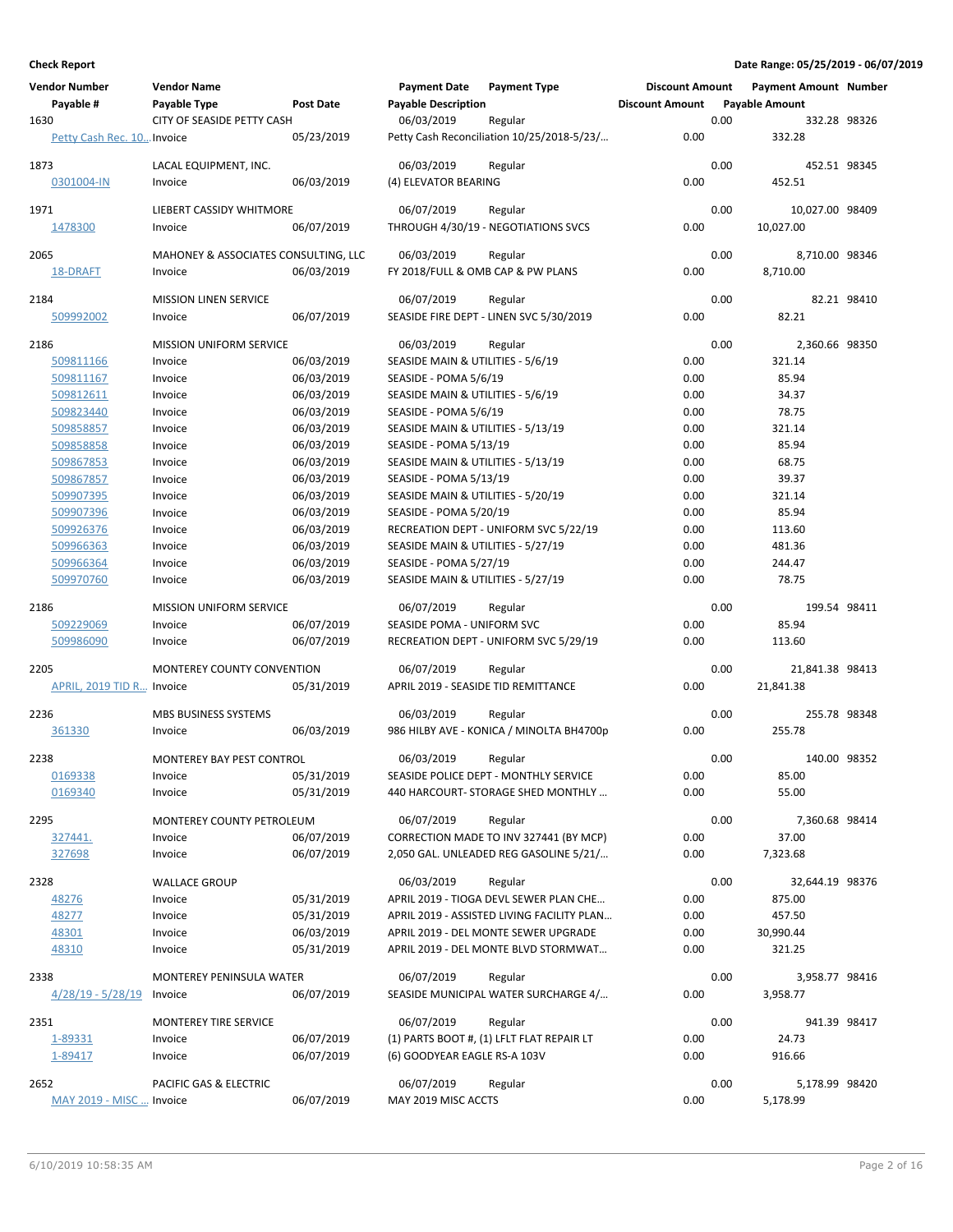| <b>Vendor Number</b> | <b>Vendor Name</b>            |                  | <b>Payment Date</b>                   | <b>Payment Type</b>                      | <b>Discount Amount</b> |      | <b>Payment Amount Number</b> |             |
|----------------------|-------------------------------|------------------|---------------------------------------|------------------------------------------|------------------------|------|------------------------------|-------------|
| Payable #            | Payable Type                  | <b>Post Date</b> | <b>Payable Description</b>            |                                          | <b>Discount Amount</b> |      | <b>Payable Amount</b>        |             |
| 2652                 | PACIFIC GAS & ELECTRIC        |                  | 06/07/2019                            | Regular                                  |                        | 0.00 | 734.23 98421                 |             |
| 5033007286-4         | Invoice                       | 06/07/2019       | PGE Individual statement date 5/26/19 |                                          | 0.00                   |      | 734.23                       |             |
| 2663                 | PACIFIC SMOG                  |                  | 06/03/2019                            | Regular                                  |                        | 0.00 | 139.25 98358                 |             |
| 123130               | Invoice                       | 06/03/2019       |                                       | SMOG INSPECTION - 2018 FORD TRANSIT      | 0.00                   |      | 39.75                        |             |
| 123143               | Invoice                       | 06/03/2019       | SMOG INSPECTION - 1999 FORD E 250     |                                          | 0.00                   |      | 49.75                        |             |
| 123199               | Invoice                       | 06/03/2019       |                                       | SMOG INSPECTION - 2007 FORD BOX VAN      | 0.00                   |      | 49.75                        |             |
| 2663                 | <b>PACIFIC SMOG</b>           |                  | 06/07/2019                            | Regular                                  |                        | 0.00 |                              | 89.50 98422 |
| 123202               | Invoice                       | 06/07/2019       | SMOG INSPECTION - 2003 FORD 350       |                                          | 0.00                   |      | 49.75                        |             |
| 123226               | Invoice                       | 06/07/2019       |                                       | SMOG INSPECTION - 2012 FORD FUSION       | 0.00                   |      | 39.75                        |             |
| 2720                 | <b>OWEN EQUIPMENT COMPANY</b> |                  | 06/03/2019                            | Regular                                  |                        | 0.00 | 306.95 98357                 |             |
| 00045657             | Invoice                       | 06/03/2019       |                                       | (100) TUBE, CLEAR PVC, (12) RED POLYETHY | 0.00                   |      | 306.95                       |             |
| 2742                 | PENINSULA MESSENGER LLC       |                  | 06/07/2019                            | Regular                                  |                        | 0.00 | 206.67 98425                 |             |
| 134640               | Invoice                       | 06/07/2019       |                                       | MONTHLY COURIER SVC - SEASIDE POLICE D   | 0.00                   |      | 206.67                       |             |
| 2746                 | PENINSULA POOL SERVICE        |                  | 06/07/2019                            | Regular                                  |                        | 0.00 |                              | 88.84 98426 |
| 192960502            | Invoice                       | 06/07/2019       | (4) 4 GAL CASE SANI-CHLOR             |                                          | 0.00                   |      | 88.84                        |             |
| 2752                 | PENINSULA WELDING             |                  | 06/07/2019                            | Regular                                  |                        | 0.00 |                              | 40.44 98427 |
| 186640               | Invoice                       | 06/07/2019       |                                       | (2) OXYGEN USP MED GRD SIZE 15CF - FIRE  | 0.00                   |      | 40.44                        |             |
| 2816                 | PLUG & PAY TECHNOLOGIES, INC. |                  | 06/07/2019                            | Regular                                  |                        | 0.00 |                              | 30.00 98428 |
| <b>MAY 2019</b>      | Invoice                       | 06/07/2019       |                                       | MAY 2019 - INV #2019060223480708940      | 0.00                   |      | 15.00                        |             |
| MAY 2019.            | Invoice                       | 06/07/2019       |                                       | MAY 2019 - INV #2019060223480708939      | 0.00                   |      | 15.00                        |             |
| 2922                 | RANDAZZO ENTERPRISES INC      |                  | 06/03/2019                            | Regular                                  |                        | 0.00 | 20,757.00 98363              |             |
| 049135               | Invoice                       | 06/03/2019       |                                       | 1561-1569 DEL MONTE BLVD DEMO / JOB #    | 0.00                   |      | 18,681.30                    |             |
| 049136               | Invoice                       | 05/31/2019       |                                       | RETENTION BILLING FOR 1561-1569 DEL M    | 0.00                   |      | 2,075.70                     |             |
| 2932                 | DISASTER KLEENUP SPECIALISTS  |                  | 06/03/2019                            | Regular                                  |                        | 0.00 | 2,250.02 98331               |             |
| SI-36039             | Invoice                       | 06/03/2019       |                                       | 440 HARCOURT - WATER DAMAGE ON CARP      | 0.00                   |      | 2,250.02                     |             |
| 2988                 | R.K. WILSON PLUMBING          |                  | 06/07/2019                            | Regular                                  |                        | 0.00 | 1,000.00 98431               |             |
| <b>PERMIT 6703</b>   | Invoice                       | 06/07/2019       |                                       | BOND RELEASE FOR ENCROACHMENT PERM       | 0.00                   |      | 1,000.00                     |             |
| 3068                 | <b>CITY OF SAND CITY</b>      |                  | 06/03/2019                            | Regular                                  |                        | 0.00 | 7,618.98 98325               |             |
| <b>INV0003329</b>    | Invoice                       | 06/03/2019       | SEWER IMPACT FEE PAYMENT              |                                          | 0.00                   |      | 7,618.98                     |             |

|                       | Payable  | Payment  |                 |            |
|-----------------------|----------|----------|-----------------|------------|
| <b>Payment Type</b>   | Count    | Count    | <b>Discount</b> | Payment    |
| <b>Regular Checks</b> | 78       | 42       | 0.00            | 165,434.54 |
| <b>Manual Checks</b>  | 0        | 0        | 0.00            | 0.00       |
| <b>Voided Checks</b>  | 0        | 0        | 0.00            | 0.00       |
| <b>Bank Drafts</b>    | 0        | 0        | 0.00            | 0.00       |
| EFT's                 | $\Omega$ | $\Omega$ | 0.00            | 0.00       |
|                       | 78       | 42       | 0.00            | 165,434.54 |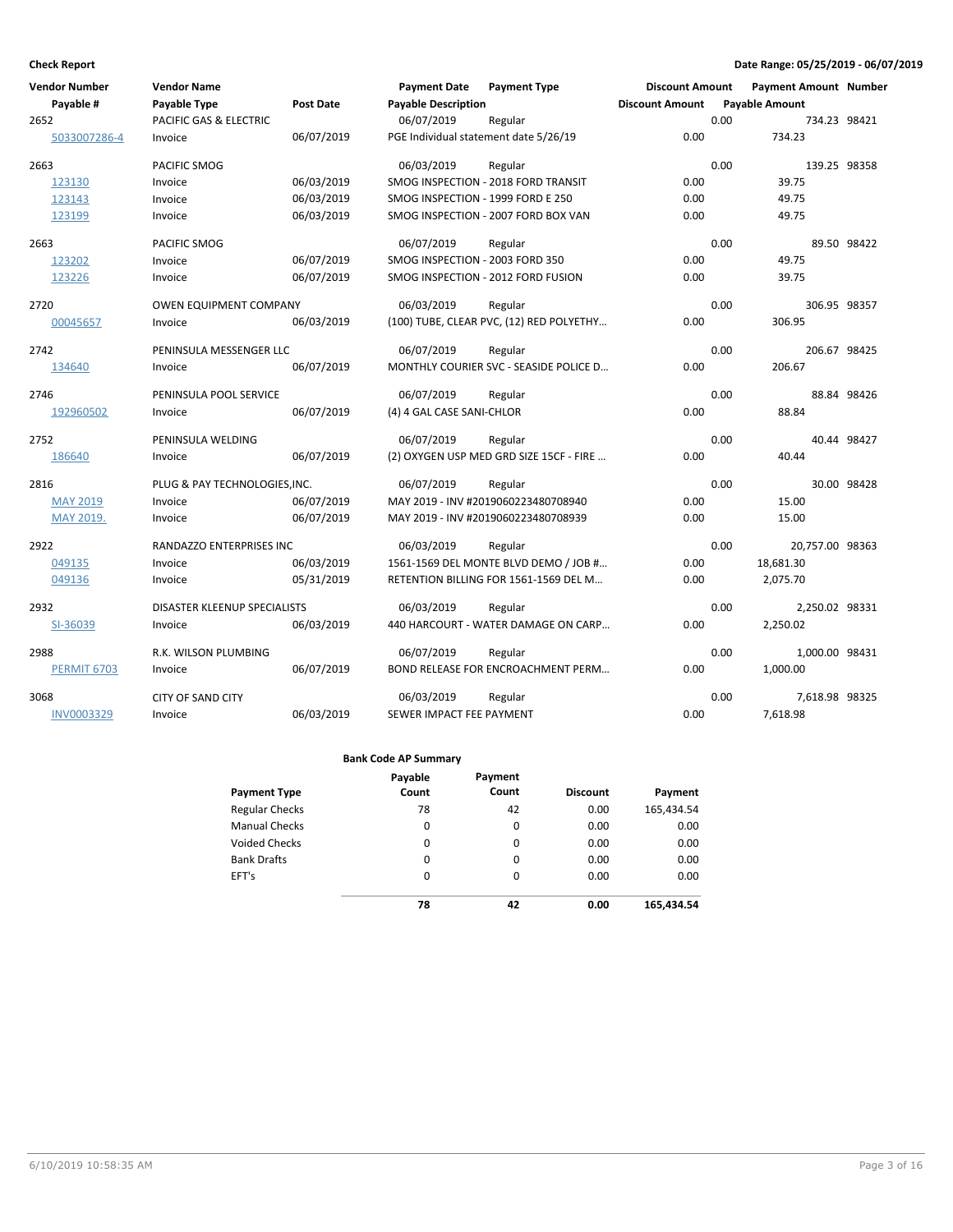| <b>Vendor Number</b>                  | <b>Vendor Name</b>      |                  | <b>Payment Date</b>        | <b>Payment Type</b> | <b>Discount Amount</b> |                       | <b>Payment Amount Number</b> |                  |
|---------------------------------------|-------------------------|------------------|----------------------------|---------------------|------------------------|-----------------------|------------------------------|------------------|
| Payable #                             | Payable Type            | <b>Post Date</b> | <b>Payable Description</b> |                     | <b>Discount Amount</b> | <b>Payable Amount</b> |                              |                  |
| <b>Bank Code: PY-Payroll Payables</b> |                         |                  |                            |                     |                        |                       |                              |                  |
| 3138                                  | SEASIDE EMPLOYEES ASSN  |                  | 06/07/2019                 | <b>Bank Draft</b>   |                        | 0.00                  |                              | 170.00 337539994 |
| <b>INV0003289</b>                     | Invoice                 | 05/23/2019       | <b>DUES</b>                |                     | 0.00                   |                       | 170.00                       |                  |
| 3138                                  | SEASIDE EMPLOYEES ASSN  |                  | 06/07/2019                 | <b>Bank Draft</b>   |                        | 0.00                  |                              | 170.00 337539994 |
| <b>INV0003239</b>                     | Invoice                 | 05/09/2019       | <b>DUES</b>                |                     | 0.00                   |                       | 170.00                       |                  |
| 3153                                  | SEASIDE MANAGEMENT ASSN |                  | 06/07/2019                 | <b>Bank Draft</b>   |                        | 0.00                  |                              | 50.00 337539994  |
| <b>INV0003292</b>                     | Invoice                 | 05/23/2019       | <b>DUES</b>                |                     | 0.00                   |                       | 50.00                        |                  |
| 3153                                  | SEASIDE MANAGEMENT ASSN |                  | 06/07/2019                 | <b>Bank Draft</b>   |                        | 0.00                  |                              | 50.00 337539994  |
| <b>INV0003242</b>                     | Invoice                 | 05/09/2019       | <b>DUES</b>                |                     | 0.00                   |                       | 50.00                        |                  |

|                       | Payable  | Payment  |                 |         |
|-----------------------|----------|----------|-----------------|---------|
| <b>Payment Type</b>   | Count    | Count    | <b>Discount</b> | Payment |
| <b>Regular Checks</b> | $\Omega$ | $\Omega$ | 0.00            | 0.00    |
| <b>Manual Checks</b>  | $\Omega$ | $\Omega$ | 0.00            | 0.00    |
| <b>Voided Checks</b>  | $\Omega$ | $\Omega$ | 0.00            | 0.00    |
| <b>Bank Drafts</b>    | 4        | 4        | 0.00            | 440.00  |
| EFT's                 | $\Omega$ | $\Omega$ | 0.00            | 0.00    |
|                       | 4        | 4        | 0.00            | 440.00  |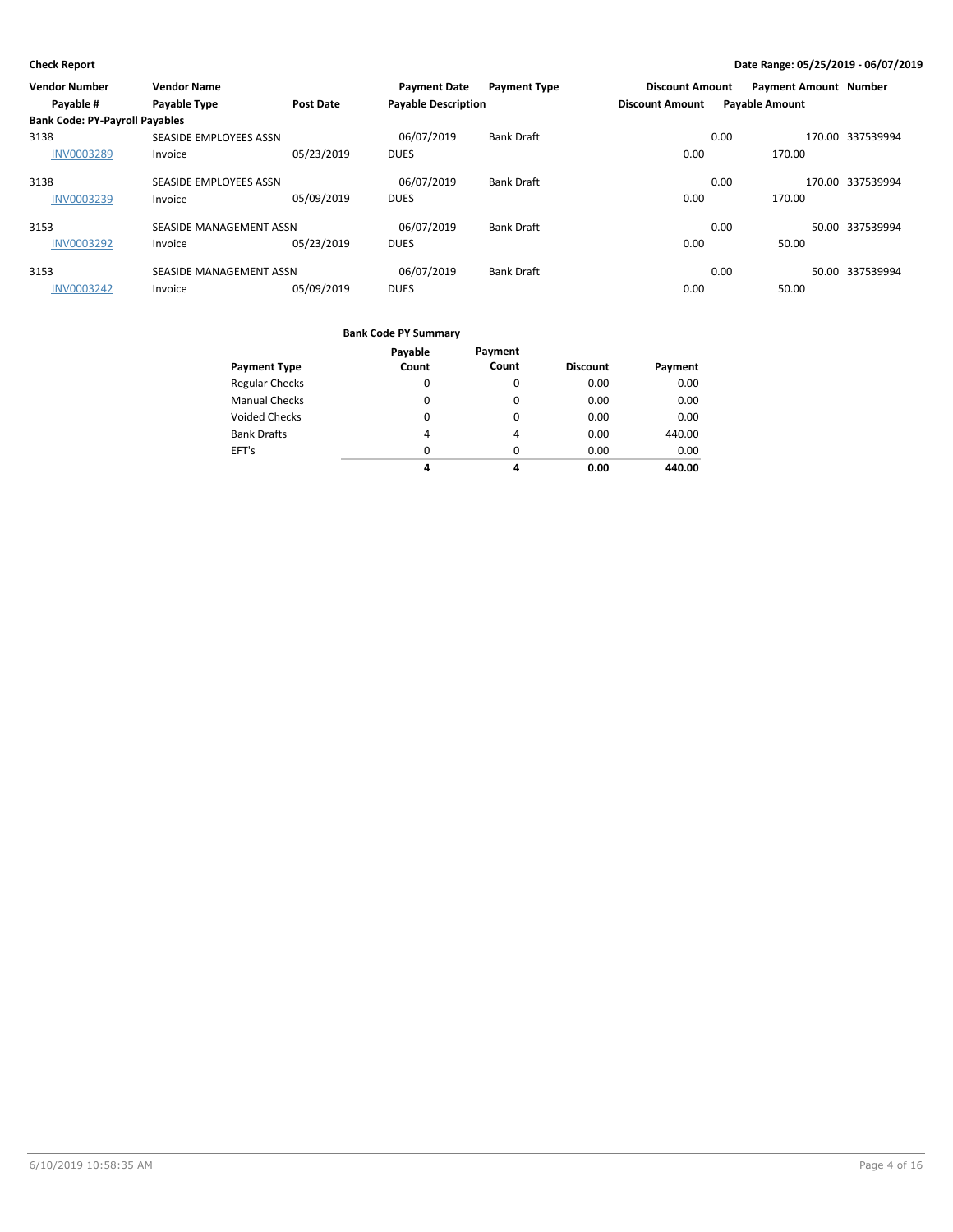| <b>Vendor Number</b>                               | <b>Vendor Name</b>                    |                  | <b>Payment Date</b>              | <b>Payment Type</b>                       | <b>Discount Amount</b> |      | <b>Payment Amount Number</b> |              |
|----------------------------------------------------|---------------------------------------|------------------|----------------------------------|-------------------------------------------|------------------------|------|------------------------------|--------------|
| Payable #<br><b>Bank Code: AP-Regular Payables</b> | Payable Type                          | <b>Post Date</b> | <b>Payable Description</b>       |                                           | <b>Discount Amount</b> |      | <b>Payable Amount</b>        |              |
| 3249                                               | <b>SMART &amp; FINAL</b>              |                  | 06/03/2019                       | Regular                                   |                        | 0.00 |                              | 92.88 98366  |
| REF #051375                                        | Invoice                               | 06/03/2019       | STORE #455 / REF #051375         |                                           | 0.00                   |      | 92.88                        |              |
| 3307                                               | <b>SAME DAY SHRED</b>                 |                  | 06/07/2019                       | Regular                                   |                        | 0.00 |                              | 65.00 98433  |
| 35713                                              | Invoice                               | 06/07/2019       | FIRE DEPT - CONSOLE SVCD 4/24/19 |                                           | 0.00                   |      | 32.50                        |              |
| 35978                                              | Invoice                               | 06/07/2019       |                                  | POLICE DEPT - 64 GAL BIN SVCD 5/20/19     | 0.00                   |      | 32.50                        |              |
| 3319                                               | <b>STAPLES ADVANTAGE</b>              |                  | 06/03/2019                       | Regular                                   |                        | 0.00 |                              | 293.47 98368 |
| 3413912776                                         | Invoice                               | 05/31/2019       | FINANCE DEPT - MISC SUPPLIES     |                                           | 0.00                   |      | 211.95                       |              |
| 3414017767                                         | Invoice                               | 06/03/2019       | RECREATION DEPT - MISC SUPPLIES  |                                           | 0.00                   |      | 17.10                        |              |
| 3414328300                                         | Invoice                               | 06/03/2019       |                                  | RECREATION DEPT - (2) LETTER SIZE BROCH   | 0.00                   |      | 37.12                        |              |
| 3414328301                                         | Invoice                               | 06/03/2019       |                                  | RECREATION DEPT - 5 WIDTH X 6 DOUBLE-F    | 0.00                   |      | 27.30                        |              |
| 3319                                               | <b>STAPLES ADVANTAGE</b>              |                  | 06/07/2019                       | Regular                                   |                        | 0.00 |                              | 569.40 98438 |
| 3414441764                                         | Invoice                               | 06/07/2019       |                                  | RECREATION DEPT - 8.5 x 11 STANDUP SIGN   | 0.00                   |      | 79.20                        |              |
| 3414441765                                         | Credit Memo                           | 06/07/2019       |                                  | RECREATION DEPT - CREDIT FOR INV #34143   | 0.00                   |      | $-37.12$                     |              |
| 3414441766                                         | Credit Memo                           | 06/07/2019       |                                  | RECREATION DEPT - CREDIT FOR INV #34143   | 0.00                   |      | $-27.30$                     |              |
| 3414518713                                         | Invoice                               | 06/07/2019       | POLICE DEPT - MISC SUPPLIES      |                                           | 0.00                   |      | 181.84                       |              |
| 3414518714                                         | Invoice                               | 06/07/2019       | FINANCE DEPT - MISC SUPPLIES     |                                           | 0.00                   |      | 305.93                       |              |
| 3414831480                                         | Invoice                               | 06/07/2019       |                                  | RECREATION DEPT - LETTER SIZE BROCHURE    | 0.00                   |      | 37.12                        |              |
| 3414831482                                         | Invoice                               | 06/07/2019       | RECREATION DEPT - MISC SUPPLIES  |                                           | 0.00                   |      | 29.73                        |              |
| 3569                                               | URBAN FUTURES, INCORPORATED           |                  | 06/07/2019                       | Regular                                   |                        | 0.00 | 4,250.00 98442               |              |
| CD-2019-73                                         | Invoice                               | 06/07/2019       | FEES FOR LEASE REVENUE BONDS     |                                           | 0.00                   |      | 3,000.00                     |              |
| CD-2019-74                                         | Invoice                               | 06/07/2019       |                                  | FEES FOR TAX ALLOCATION REFUNDING BO      | 0.00                   |      | 1,250.00                     |              |
| 3574                                               | U.S. BANK-CALCARD                     |                  | 06/07/2019                       | Regular                                   |                        | 0.00 | 28,997.30 98441              |              |
| 4246 0445 5565 0 Invoice                           |                                       | 06/07/2019       | CALCARD 4/22/19                  |                                           | 0.00                   |      | 28,997.30                    |              |
| 3595                                               | VAPOR CLEANERS, INC.                  |                  | 06/07/2019                       | Regular                                   |                        | 0.00 |                              | 37.00 98443  |
| 500483                                             | Invoice                               | 06/07/2019       | (1) RUG NAVY                     |                                           | 0.00                   |      | 37.00                        |              |
| 3851                                               | <b>BOUND TREE MEDICAL, LLC</b>        |                  | 06/07/2019                       | Regular                                   |                        | 0.00 | 1,683.60 98384               |              |
| 83215134                                           | Invoice                               | 06/07/2019       |                                  | MISC SUPPLIES FOR SEASIDE FIRE DEPT       | 0.00                   |      | 1,683.60                     |              |
| 3883                                               | FELIPE DE JESUS OLVERA                |                  | 06/03/2019                       | Regular                                   |                        | 0.00 | 6,600.00 98337               |              |
| LIGHTFIGHTER/PR Invoice                            |                                       | 06/03/2019       |                                  | LIGHT FIGHTER DR/PRESIDIO OF MTY ANNEX    | 0.00                   |      | 6,600.00                     |              |
| 4046                                               | CALIFORNIA RURAL WATER ASSOCIATION    |                  | 06/03/2019                       | Regular                                   |                        | 0.00 |                              | 375.00 98322 |
| $8/7/19 - 8/8/19$                                  | Invoice                               | 06/03/2019       |                                  | STEVEN BONANFANT REGISTRATION 8/7/19      | 0.00                   |      | 375.00                       |              |
| 4059                                               | <b>SILKSCREEN EXPRESS</b>             |                  | 06/03/2019                       | Regular                                   |                        | 0.00 |                              | 399.83 98365 |
| 3890                                               | Invoice                               | 06/03/2019       | (6) HOODS, (10) S/S/ TEES        |                                           | 0.00                   |      | 399.83                       |              |
| 4222                                               | HARRIS & ASSOCIATES, INC.             |                  | 06/03/2019                       | Regular                                   |                        | 0.00 | 7,003.06 98340               |              |
| 41240                                              | Invoice                               | 05/31/2019       |                                  | 3/31/19 - 4/27/19 - LIFT STATION UPGRADES | 0.00                   |      | 1,760.00                     |              |
| 41241                                              | Invoice                               | 06/03/2019       |                                  | 3/31/2019 - 4/27/2019 CIP MGMT SVCS       | 0.00                   |      | 5,243.06                     |              |
| 4435                                               | <b>PARK INK</b>                       |                  | 06/03/2019                       | Regular                                   |                        | 0.00 |                              | 425.40 98360 |
| 26669                                              | Invoice                               | 05/31/2019       |                                  | (250) PHONE RING STAND W/ LOGO, SET-UP    | 0.00                   |      | 425.40                       |              |
| 4487                                               | PACIFIC TELEMANAGEMENT SERVICES       |                  | 06/03/2019                       | Regular                                   |                        | 0.00 |                              | 131.00 98359 |
| 2019722                                            | Invoice                               | 05/31/2019       |                                  | JUNE 2019 - PAY PHONES AT CITY HALL/LIBR  | 0.00                   |      | 103.00                       |              |
| 2019723                                            | Invoice                               | 05/31/2019       |                                  | JUNE 2019 - PAY PHONE AT OLDEMEYER CTR    | 0.00                   |      | 28.00                        |              |
| 4511                                               | VETERINARY EMERGENCY & SPECIALTY CTR. |                  | 06/03/2019                       | Regular                                   |                        | 0.00 |                              | 698.50 98375 |
| 78040                                              | Invoice                               | 05/31/2019       |                                  | 3/9/2019 - EMERG VISIT- PAT ID#49352      | 0.00                   |      | 250.00                       |              |
| 78337                                              | Invoice                               | 05/31/2019       |                                  | 3/26/2019 EMERG VISIT - PAT ID #49459     | 0.00                   |      | 129.50                       |              |
| 78464                                              | Invoice                               | 05/31/2019       |                                  | 3/29/2019 EMERG VISIT - PAT ID #49477     | 0.00                   |      | 250.00                       |              |
| 78465                                              | Invoice                               | 05/31/2019       | BOARDING CANINE - PAT ID #49515  |                                           | 0.00                   |      | 69.00                        |              |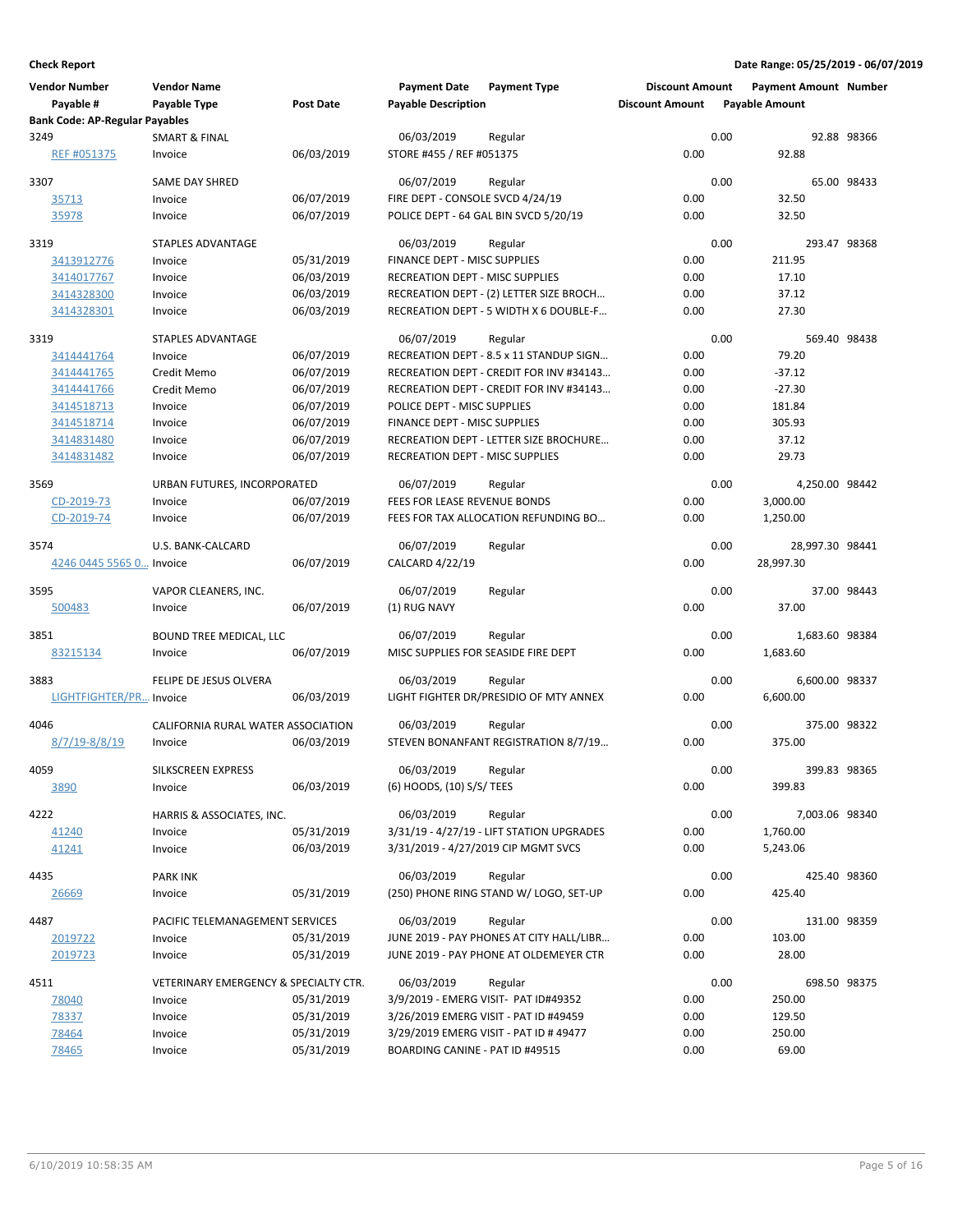| <b>Vendor Number</b> | <b>Vendor Name</b>               |                  | <b>Payment Date</b>               | <b>Payment Type</b>                        | <b>Discount Amount</b> | <b>Payment Amount Number</b> |              |
|----------------------|----------------------------------|------------------|-----------------------------------|--------------------------------------------|------------------------|------------------------------|--------------|
| Payable #            | <b>Payable Type</b>              | <b>Post Date</b> | <b>Pavable Description</b>        |                                            | <b>Discount Amount</b> | <b>Pavable Amount</b>        |              |
| 4560                 | <b>CONTE'S GENERATOR SERVICE</b> |                  | 06/03/2019                        | Regular                                    |                        | 0.00<br>3,571.10 98328       |              |
| 82517                | Invoice                          | 06/03/2019       |                                   | MAY 2019 MO. SVC. EMERGENCY GENERAT        | 0.00                   | 1,200.00                     |              |
| 82526                | Invoice                          | 06/03/2019       |                                   | CITY HALL - ANNUAL SVC ON EMERGENCY G      | 0.00                   | 1,215.98                     |              |
| 82551                | Invoice                          | 06/03/2019       |                                   | FT ORD FIRE DEPT - SVC CALL ON EMERGEN     | 0.00                   | 1,155.12                     |              |
| 4670                 | TREASURER -- COUNTY OF MONTEREY  |                  | 06/03/2019                        | Regular                                    |                        | 0.00<br>2.366.22 98371       |              |
| 18-000872            | Invoice                          | 05/31/2019       |                                   | OCT 2018 - LEGAL SVCS FOR SEASIDE CO SA    | 0.00                   | 942.30                       |              |
| 19-000059            | Invoice                          | 05/31/2019       |                                   | FEB 2019 - LEGAL SVCS FOR SEASIDE CO SAN   | 0.00                   | 83.76                        |              |
| 19-000119            | Invoice                          | 05/31/2019       |                                   | APRIL 2019 - LEGAL SVCS FOR SEASIDE CO S   | 0.00                   | 1,340.16                     |              |
| 4892                 | <b>EDGES ELECTRICAL GROUP</b>    |                  | 06/03/2019                        | Regular                                    |                        | 0.00                         | 253.24 98334 |
| S4665682.001         | Invoice                          | 06/03/2019       | (60) PHIL F32T8/TL941/ALTO 30 PK  |                                            | 0.00                   | 130.56                       |              |
| S4665704.001         | Invoice                          | 06/03/2019       |                                   | (1) LEVEL NON LASER, (1) MILW STEP DRILL B | 0.00                   | 101.78                       |              |
| S4666021.001         | Invoice                          | 06/03/2019       | (1) CIRCUIT BREAKER               |                                            | 0.00                   | 20.90                        |              |
| 4892                 | <b>EDGES ELECTRICAL GROUP</b>    |                  | 06/07/2019                        | Regular                                    |                        | 0.00                         | 414.09 98395 |
| S4666021.002         | Invoice                          | 06/07/2019       | (3) CIRCUIT BREAKERS              |                                            | 0.00                   | 62.70                        |              |
| S4667001.001         | Invoice                          | 06/07/2019       | (6) 32W 120-277V BAL DUAL VOLTAGE |                                            | 0.00                   | 84.62                        |              |
| S4668128.001         | Invoice                          | 06/07/2019       |                                   | (60 PHIL ALTO 30PK, (6) 32W 120-277V BAL   | 0.00                   | 215.18                       |              |
| S4669131.001         | Invoice                          | 06/07/2019       | (20) PHIL ALTO 30PK               |                                            | 0.00                   | 51.59                        |              |
| 4970                 | <b>WHITSON ENGINEERS</b>         |                  | 06/07/2019                        | Regular                                    |                        | 0.00<br>10,348.50 98445      |              |
| 0022288              | Invoice                          | 06/07/2019       |                                   | APRIL 2019 - HIGHLAND OTIS PARK IMPROV     | 0.00                   | 4,262.50                     |              |
| 0022303              | Invoice                          | 06/07/2019       | APRIL 2019 - ELLIS PARK SVCS      |                                            | 0.00                   | 6,086.00                     |              |

|                       | Payable | Payment  |                 |           |
|-----------------------|---------|----------|-----------------|-----------|
| <b>Payment Type</b>   | Count   | Count    | <b>Discount</b> | Payment   |
| <b>Regular Checks</b> | 46      | 20       | 0.00            | 68,574.59 |
| <b>Manual Checks</b>  | 0       | 0        | 0.00            | 0.00      |
| <b>Voided Checks</b>  | 0       | 0        | 0.00            | 0.00      |
| <b>Bank Drafts</b>    | 0       | $\Omega$ | 0.00            | 0.00      |
| EFT's                 | 48      | 28       | 0.00            | 68,574.59 |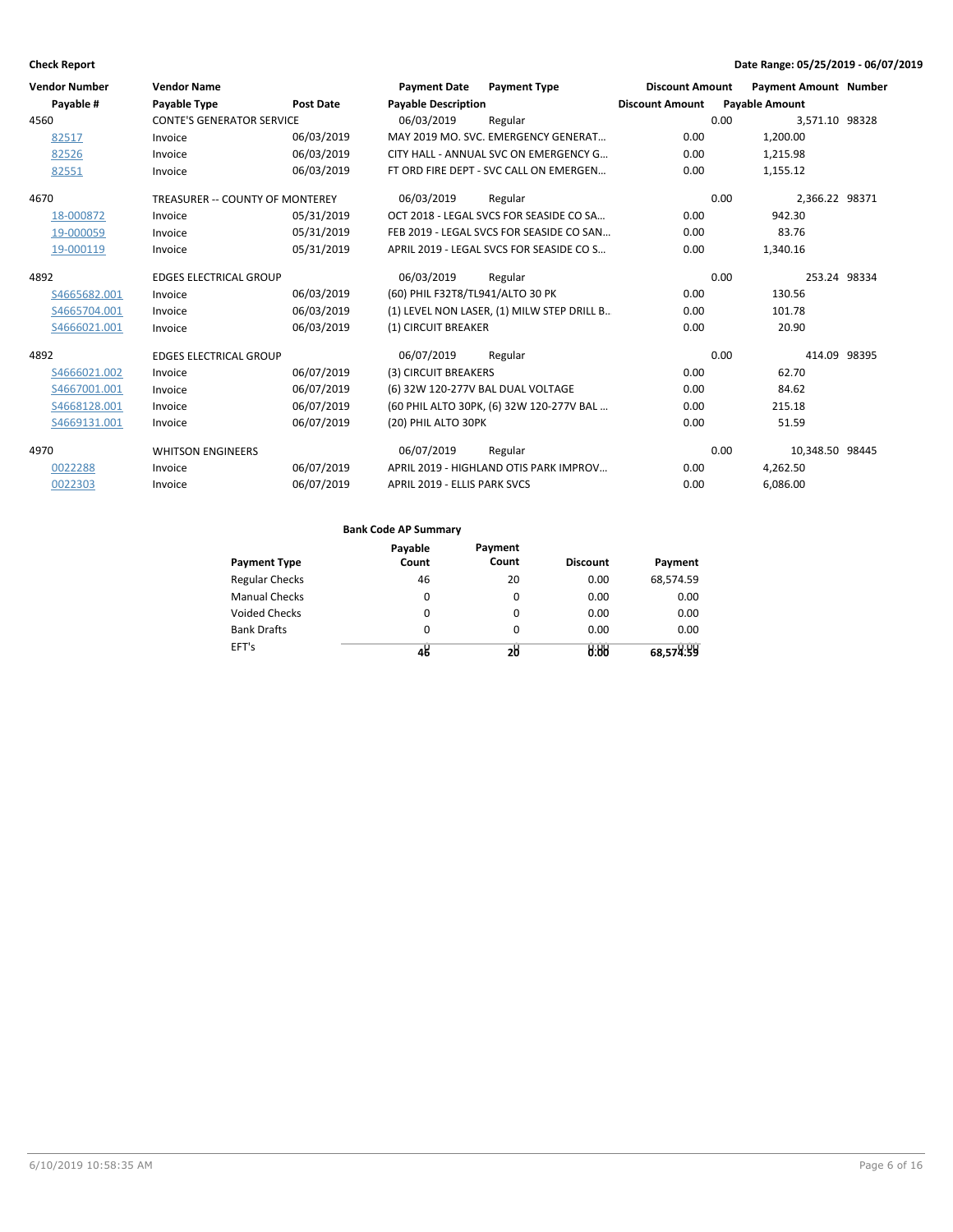| <b>Vendor Number</b>                  | <b>Vendor Name</b>  |                  | <b>Payment Date</b>        | <b>Payment Type</b> | <b>Discount Amount</b> |      | <b>Payment Amount Number</b> |                         |
|---------------------------------------|---------------------|------------------|----------------------------|---------------------|------------------------|------|------------------------------|-------------------------|
| Payable #                             | Payable Type        | <b>Post Date</b> | <b>Payable Description</b> |                     | <b>Discount Amount</b> |      | <b>Payable Amount</b>        |                         |
| <b>Bank Code: PY-Payroll Payables</b> |                     |                  |                            |                     |                        |      |                              |                         |
| 5144                                  | STATE OF CALIFORNIA |                  | 06/07/2019                 | <b>Bank Draft</b>   |                        | 0.00 |                              | 26.120.79 1-371-929-792 |
| <b>INV0003368</b>                     | Invoice             | 06/06/2019       | <b>SIT PAYABLE</b>         |                     | 0.00                   |      | 26.120.79                    |                         |
| 5144                                  | STATE OF CALIFORNIA |                  | 06/07/2019                 | <b>Bank Draft</b>   |                        | 0.00 |                              | 58.10 1-919-484-608     |
| <b>INV0003375</b>                     | Invoice             | 06/06/2019       | <b>SIT PAYABLE</b>         |                     | 0.00                   |      | 58.10                        |                         |

|                       | Payable | Payment |                 |           |
|-----------------------|---------|---------|-----------------|-----------|
| Payment Type          | Count   | Count   | <b>Discount</b> | Payment   |
| <b>Regular Checks</b> | 0       | 0       | 0.00            | 0.00      |
| <b>Manual Checks</b>  | 0       |         | 0.00            | 0.00      |
| Voided Checks         | 0       | 0       | 0.00            | 0.00      |
| <b>Bank Drafts</b>    |         |         | 0.00            | 26.178.89 |
| EFT's                 | Ô       |         | 0.00            | 26,178.88 |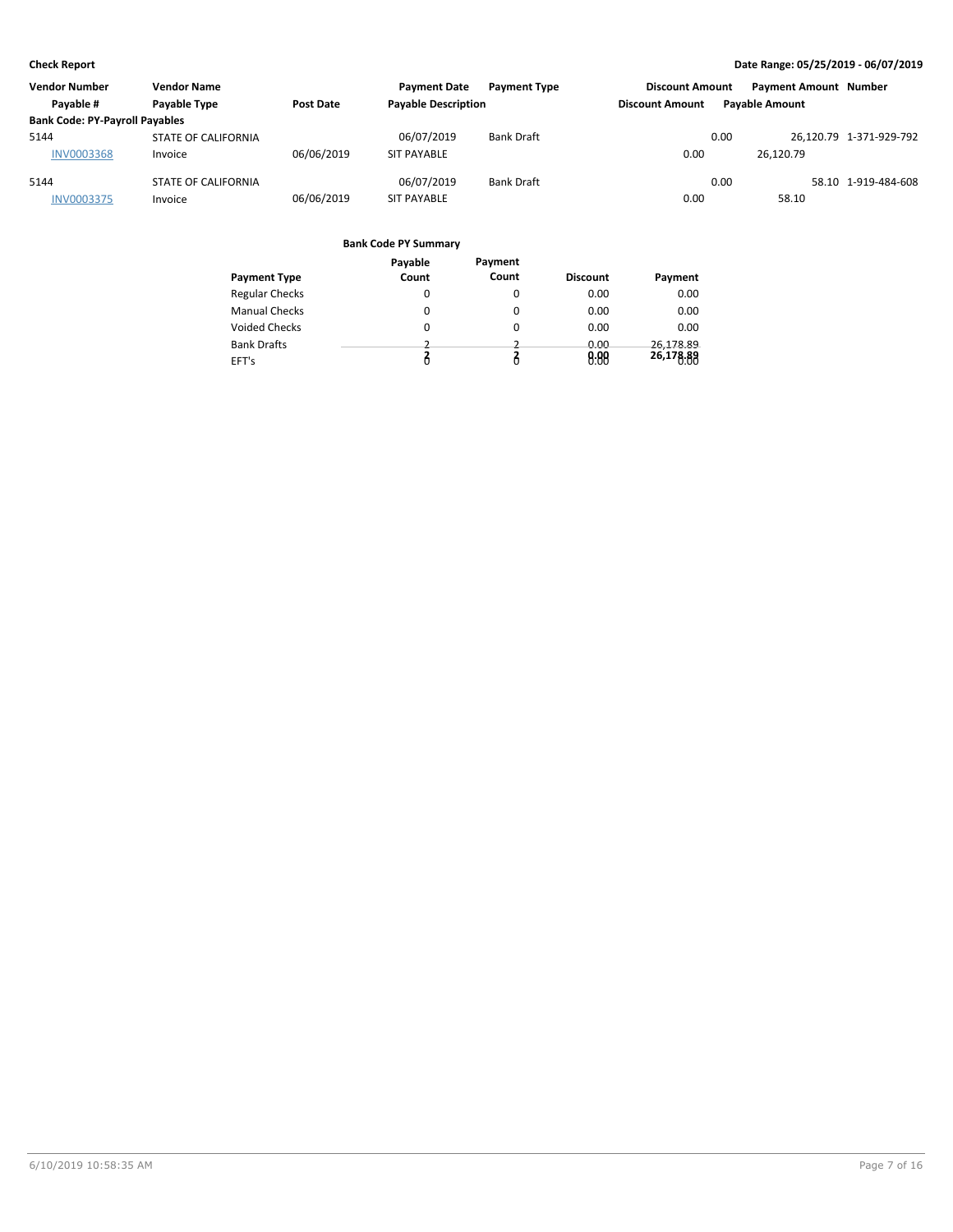| <b>Vendor Number</b>                  | <b>Vendor Name</b>            |            | <b>Payment Date</b>        | <b>Payment Type</b>                       | <b>Discount Amount</b> | <b>Payment Amount Number</b> |              |
|---------------------------------------|-------------------------------|------------|----------------------------|-------------------------------------------|------------------------|------------------------------|--------------|
| Payable #                             | Payable Type                  | Post Date  | <b>Payable Description</b> |                                           | <b>Discount Amount</b> | <b>Payable Amount</b>        |              |
| <b>Bank Code: AP-Regular Payables</b> |                               |            |                            |                                           |                        |                              |              |
| 5198                                  | <b>GOLDEN STATE PORTABLES</b> |            | 06/03/2019                 | Regular                                   |                        | 4.150.00 98339<br>0.00       |              |
| $7/4 - 7/5/19$                        | Invoice                       | 06/03/2019 |                            | SEASIDE RECREATION DEPT - 7/3/19 - 7/5/19 | 0.00                   | 4.150.00                     |              |
| 5198                                  | <b>GOLDEN STATE PORTABLES</b> |            | 06/07/2019                 | Regular                                   |                        | 0.00                         | 607.90 98402 |
| 40209                                 | Invoice                       | 06/07/2019 |                            | MAY 2019 - OFFICE TRAILERS 440 HARCOURT   | 0.00                   | 487.54                       |              |
| 40210                                 | Invoice                       | 06/07/2019 |                            | MAY 2019 - STANDARD CHEM TOILET - 610     | 0.00                   | 120.36                       |              |

|                       | Payable | Payment |                 |          |
|-----------------------|---------|---------|-----------------|----------|
| <b>Payment Type</b>   | Count   | Count   | <b>Discount</b> | Payment  |
| <b>Regular Checks</b> | 3       |         | 0.00            | 4,757.90 |
| <b>Manual Checks</b>  | 0       | 0       | 0.00            | 0.00     |
| <b>Voided Checks</b>  | 0       | 0       | 0.00            | 0.00     |
| <b>Bank Drafts</b>    | B       | ø       | 0.00            | 4,750.90 |
| EFT's                 | 0       | 0       | 0.00            | 0.00     |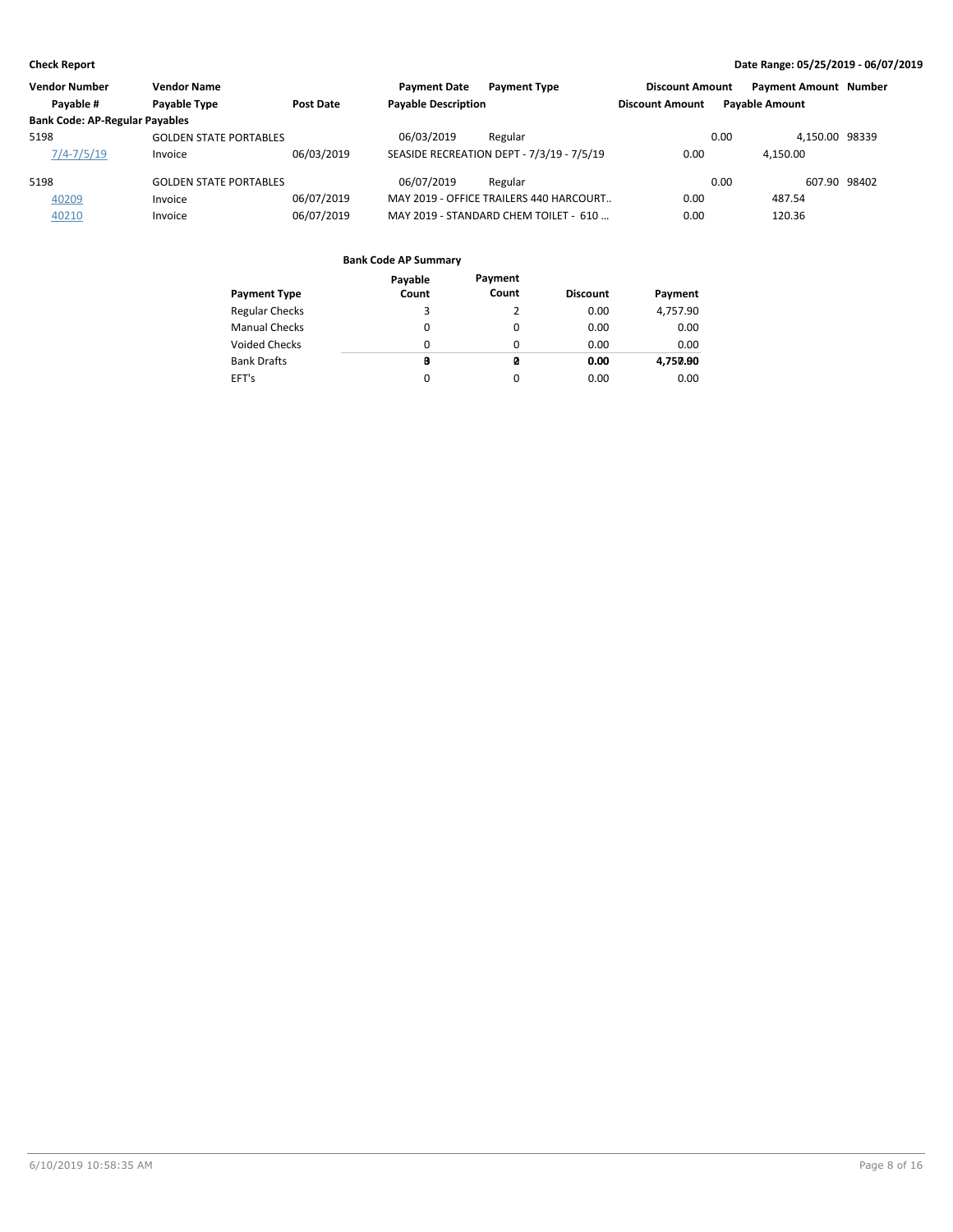| <b>Vendor Number</b>                  | <b>Vendor Name</b>        |                  | <b>Payment Date</b>        | <b>Payment Type</b> | <b>Discount Amount</b> |      | <b>Payment Amount Number</b> |                         |
|---------------------------------------|---------------------------|------------------|----------------------------|---------------------|------------------------|------|------------------------------|-------------------------|
| Payable #                             | <b>Payable Type</b>       | <b>Post Date</b> | <b>Payable Description</b> |                     | <b>Discount Amount</b> |      | <b>Payable Amount</b>        |                         |
| <b>Bank Code: PY-Payroll Payables</b> |                           |                  |                            |                     |                        |      |                              |                         |
| 5264                                  | RABOBANK, N.A.            |                  | 06/07/2019                 | <b>Bank Draft</b>   |                        | 0.00 |                              | 179.92 2709558206390    |
| <b>INV0003376</b>                     | Invoice                   | 06/06/2019       | FIT PAYABLE                |                     | 0.00                   |      | 179.92                       |                         |
| 5264                                  | RABOBANK, N.A.            |                  | 06/07/2019                 | <b>Bank Draft</b>   |                        | 0.00 |                              | 57.66 2709558206390     |
| <b>INV0003377</b>                     | Invoice                   | 06/06/2019       | <b>MEDICARE PAYABLE</b>    |                     | 0.00                   |      | 57.66                        |                         |
| 5264                                  | RABOBANK, N.A.            |                  | 06/07/2019                 | <b>Bank Draft</b>   |                        | 0.00 |                              | 68,659.53 2709558634343 |
| <b>INV0003369</b>                     | Invoice                   | 06/06/2019       | <b>FIT PAYABLE</b>         |                     | 0.00                   |      | 68,659.53                    |                         |
| 5264                                  | RABOBANK, N.A.            |                  | 06/07/2019                 | <b>Bank Draft</b>   |                        | 0.00 |                              | 18,412.26 2709558634343 |
| <b>INV0003370</b>                     | Invoice                   | 06/06/2019       | <b>MEDICARE PAYABLE</b>    |                     | 0.00                   |      | 18,412.26                    |                         |
| 5266                                  | INTL ASSOC OF FIREFIGHTER |                  | 06/07/2019                 | <b>Bank Draft</b>   |                        | 0.00 |                              | 1,150.00 337539994      |
| <b>INV0003240</b>                     | Invoice                   | 05/09/2019       | <b>DUES</b>                |                     | 0.00                   |      | 1,150.00                     |                         |
| 5266                                  | INTL ASSOC OF FIREFIGHTER |                  | 06/07/2019                 | <b>Bank Draft</b>   |                        | 0.00 |                              | 1,150.00 337539994      |
| <b>INV0003290</b>                     | Invoice                   | 05/23/2019       | <b>DUES</b>                |                     | 0.00                   |      | 1,150.00                     |                         |
| 5267                                  | <b>SEASIDE POLICE</b>     |                  | 06/07/2019                 | <b>Bank Draft</b>   |                        | 0.00 |                              | 2.205.00 337539994      |
| INV0003241                            | Invoice                   | 05/09/2019       | <b>DUES</b>                |                     | 0.00                   |      | 2,205.00                     |                         |
| 5267                                  | <b>SEASIDE POLICE</b>     |                  | 06/07/2019                 | <b>Bank Draft</b>   |                        | 0.00 |                              | 2,205.00 337539994      |
| <b>INV0003291</b>                     | Invoice                   | 05/23/2019       | <b>DUES</b>                |                     | 0.00                   |      | 2,205.00                     |                         |

|                       | Payable | Payment  |                 |           |
|-----------------------|---------|----------|-----------------|-----------|
| <b>Payment Type</b>   | Count   | Count    | <b>Discount</b> | Payment   |
| <b>Regular Checks</b> |         | 0        | 0.00            | 0.00      |
| <b>Manual Checks</b>  | 0       | 0        | 0.00            | 0.00      |
| <b>Voided Checks</b>  | 8       | 8        | 0.00            | 94,019.99 |
| <b>Bank Drafts</b>    | 8       | 8        | 0.00            | 94,019.37 |
| EFT's                 |         | $\Omega$ | 0.00            | 0.00      |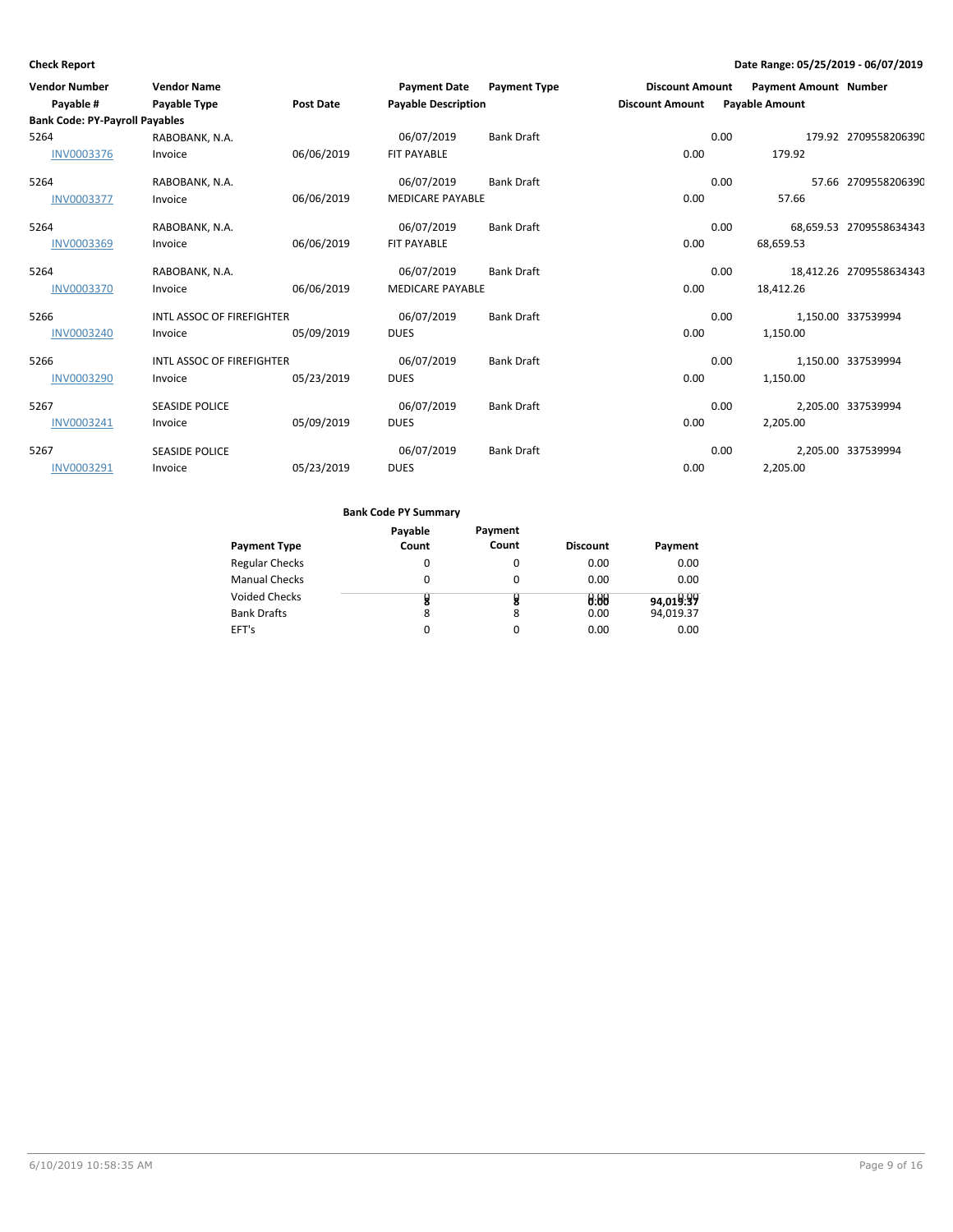| <b>Vendor Number</b><br>Payable #     | <b>Vendor Name</b><br>Payable Type  | Post Date  | <b>Payment Date</b><br><b>Payable Description</b> | <b>Payment Type</b>                            | <b>Discount Amount</b><br><b>Discount Amount</b> |      | <b>Payment Amount Number</b><br><b>Payable Amount</b> |  |
|---------------------------------------|-------------------------------------|------------|---------------------------------------------------|------------------------------------------------|--------------------------------------------------|------|-------------------------------------------------------|--|
| <b>Bank Code: AP-Regular Payables</b> |                                     |            |                                                   |                                                |                                                  |      |                                                       |  |
| 5326<br>025-259412                    | TYLER TECHNOLOGIES, INC.<br>Invoice | 06/03/2019 | 06/03/2019                                        | Regular<br>PRE-PAID MAINTENANCE 7/1/19-6/30/20 | 0.00                                             | 0.00 | 43,903.49 98372<br>43,903.49                          |  |
| 5326                                  | TYLER TECHNOLOGIES, INC.            |            | 06/07/2019                                        | Regular                                        |                                                  | 0.00 | 6,524.50 98440                                        |  |
| 025-260952                            | Invoice                             | 06/07/2019 |                                                   | 5/13/19-5/17/19 INCODE 10 MIGRATION            | 0.00                                             |      | 6,524.50                                              |  |
| 5507                                  | TOPE'S TREE SERVICE, INC.           |            | 06/03/2019                                        | Regular                                        |                                                  | 0.00 | 5,000.00 98370                                        |  |
| 22783                                 | Invoice                             | 06/03/2019 | 5100 COE AVE - TREE REMOVAL                       |                                                | 0.00                                             |      | 5,000.00                                              |  |
| 5582                                  | O'REILLY AUTO PARTS                 |            | 06/07/2019                                        | Regular                                        |                                                  | 0.00 | 670.57 98419                                          |  |
| 3503-364881                           | Invoice                             | 06/07/2019 | (1) BATTERY                                       |                                                | 0.00                                             |      | 172.77                                                |  |
| 3503-372357                           | Invoice                             | 06/07/2019 | (1) BATTERY                                       |                                                | 0.00                                             |      | 169.63                                                |  |
| 3503-373998                           | Invoice                             | 06/07/2019 | (1) BATTERY                                       |                                                | 0.00                                             |      | 136.77                                                |  |
| 3503-376086                           | Invoice                             | 06/07/2019 | (1) BATTERY                                       |                                                | 0.00                                             |      | 169.63                                                |  |
|                                       |                                     |            |                                                   |                                                |                                                  |      |                                                       |  |
| 3503-376611                           | Invoice                             | 06/07/2019 | (2) OIL FILTER                                    |                                                | 0.00                                             |      | 21.77                                                 |  |
| 5583                                  | CITY OF DEL REY OAKS                |            | 06/03/2019                                        | Regular                                        |                                                  | 0.00 | 14,576.21 98324                                       |  |
| <b>INV0003328</b>                     | Invoice                             | 06/03/2019 | SEWER IMPACT FEE PAYMENT                          |                                                | 0.00                                             |      | 14,576.21                                             |  |
| 5753                                  | <b>HEIHACHIRO TAKARABE</b>          |            | 06/03/2019                                        | Regular                                        |                                                  | 0.00 | 366.03 98341                                          |  |
| <b>MAY 2019</b>                       | Invoice                             | 06/03/2019 |                                                   | MAY 2019 - INSTRUCTOR PAY (TAI CHI)            | 0.00                                             |      | 366.03                                                |  |
| 5776                                  | <b>ALENA WAGREICH</b>               |            | 06/03/2019                                        | Regular                                        |                                                  | 0.00 | 514.36 98318                                          |  |
| <b>MAY 2019</b>                       | Invoice                             | 06/03/2019 | MAY 2019 - INSTRUCTOR PAY (DANCE)                 |                                                | 0.00                                             |      | 514.36                                                |  |
|                                       |                                     |            |                                                   |                                                |                                                  |      |                                                       |  |
| 5875                                  | HINDERLITER, de LLAMAS & ASSOCIATES |            | 06/07/2019                                        | Regular                                        |                                                  | 0.00 | 2,217.15 98405                                        |  |
| 0031340-IN                            | Invoice                             | 06/07/2019 |                                                   | CONTRACT SVCS/AUDIT SVCS - SALES Q 4 20        | 0.00                                             |      | 2,217.15                                              |  |
| 5969                                  | <b>FASTENAL COMPANY</b>             |            | 06/03/2019                                        | Regular                                        |                                                  | 0.00 | 205.17 98336                                          |  |
| <b>CASEA93216</b>                     | Invoice                             | 06/03/2019 | (3) 14x2 HWH SDS3 410                             |                                                | 0.00                                             |      | 1.65                                                  |  |
| <b>CASEA93220</b>                     | Invoice                             | 06/03/2019 | (6) 14x3/4 HWH SDS3 410                           |                                                | 0.00                                             |      | 3.30                                                  |  |
| <b>CASEA93229</b>                     | Invoice                             | 06/03/2019 | (1) HOLE SAW 1 3/4                                |                                                | 0.00                                             |      | 22.07                                                 |  |
| <b>CASEA93237</b>                     | Invoice                             | 06/03/2019 | $(2)$ WHT (FB1) HAT                               |                                                | 0.00                                             |      | 41.49                                                 |  |
| <b>CASEA93255</b>                     | Invoice                             | 06/03/2019 |                                                   | (2) HANDWIPE 75CT, (1) FOLD PCKT KNIFE         | 0.00                                             |      | 46.20                                                 |  |
| <b>CASEA93289</b>                     | Invoice                             | 06/03/2019 | (1) 3/8 SPRINGHOOK                                |                                                | 0.00                                             |      | 4.42                                                  |  |
|                                       |                                     |            |                                                   |                                                | 0.00                                             |      |                                                       |  |
| <b>CASEA93296</b>                     | Invoice                             | 06/03/2019 | MISC SUPPLIES - 5/23/19                           |                                                |                                                  |      | 9.40                                                  |  |
| <b>CASEA93325</b>                     | Invoice                             | 06/03/2019 | (2) LIME HOOD SWTSHRT (L, XL)                     |                                                | 0.00                                             |      | 35.38                                                 |  |
| <b>CASEA93326</b>                     | Invoice                             | 06/03/2019 | (600) DISP FOAM EAR PLUGS                         |                                                | 0.00                                             |      | 36.31                                                 |  |
| <b>CASEA93335</b>                     | Invoice                             | 06/03/2019 | (9) 5/16 - 18X1.5FB CASHDZ                        |                                                | 0.00                                             |      | 4.95                                                  |  |
| 5969                                  | <b>FASTENAL COMPANY</b>             |            | 06/07/2019                                        | Regular                                        |                                                  | 0.00 | 772.32 98400                                          |  |
| <b>CASEA93042</b>                     | Invoice                             | 06/07/2019 | MAY 2019 VENDING SUPPLIES                         |                                                | 0.00                                             |      | 750.48                                                |  |
| CASEA93461                            | Invoice                             | 06/07/2019 | (1) LIME VEST                                     |                                                | 0.00                                             |      | 21.84                                                 |  |
| 6027                                  | RICHARDS, WATSON & GERSHON          |            | 06/07/2019                                        | Regular                                        |                                                  | 0.00 | 12,551.20 98432                                       |  |
| 221939                                | Invoice                             | 06/07/2019 | APRIL 2019 - GENERAL SERVICES                     |                                                | 0.00                                             |      | 1,222.00                                              |  |
| 221940                                | Invoice                             | 06/07/2019 |                                                   | APRIL 2019 - SEASIDE RESORT PROJECT            | 0.00                                             |      | 11,329.20                                             |  |
|                                       |                                     |            |                                                   |                                                |                                                  |      |                                                       |  |
| 6043<br>107949                        | <b>DENISE ROSS</b><br>Invoice       | 06/03/2019 | 06/03/2019                                        | Regular<br>REFUND FOR LAGUNA GRANDE PARK 5/26/ | 0.00                                             | 0.00 | 260.50 98330<br>260.50                                |  |
|                                       |                                     |            |                                                   |                                                |                                                  |      |                                                       |  |
| 6162                                  | KNORR SYSTEMS, INC.                 |            | 06/07/2019                                        | Regular                                        |                                                  | 0.00 | 1,031.82 98408                                        |  |
| SI211803                              | Invoice                             | 06/07/2019 |                                                   | (400) MINI-BULK HYPOCHLORITE (GAL)             | 0.00                                             |      | 1,031.82                                              |  |
| 6197                                  | U.S. BANK EQUIPMENT FINANCE         |            | 06/03/2019                                        | Regular                                        |                                                  | 0.00 | 981.58 98373                                          |  |
| 385089313                             | Invoice                             | 06/03/2019 | 986 HILBY AVE - COPIER                            |                                                | 0.00                                             |      | 311.75                                                |  |
| 385394325                             | Invoice                             | 05/31/2019 | P.D. COPIERS / ACCT #33670995                     |                                                | 0.00                                             |      | 518.00                                                |  |
| 385394382                             | Invoice                             | 05/31/2019 | <b>ENGINEERING COPIER LEASE</b>                   |                                                | 0.00                                             |      | 151.83                                                |  |
| 6324                                  | The Home Depot Pro                  |            | 06/03/2019                                        | Regular                                        |                                                  | 0.00 | 122.91 98369                                          |  |
| 493237952                             | Invoice                             | 06/03/2019 |                                                   | (2) SANITOUCH DISP RL TOWEL SMK - TOUCH        | 0.00                                             |      | 122.91                                                |  |
|                                       |                                     |            |                                                   |                                                |                                                  |      |                                                       |  |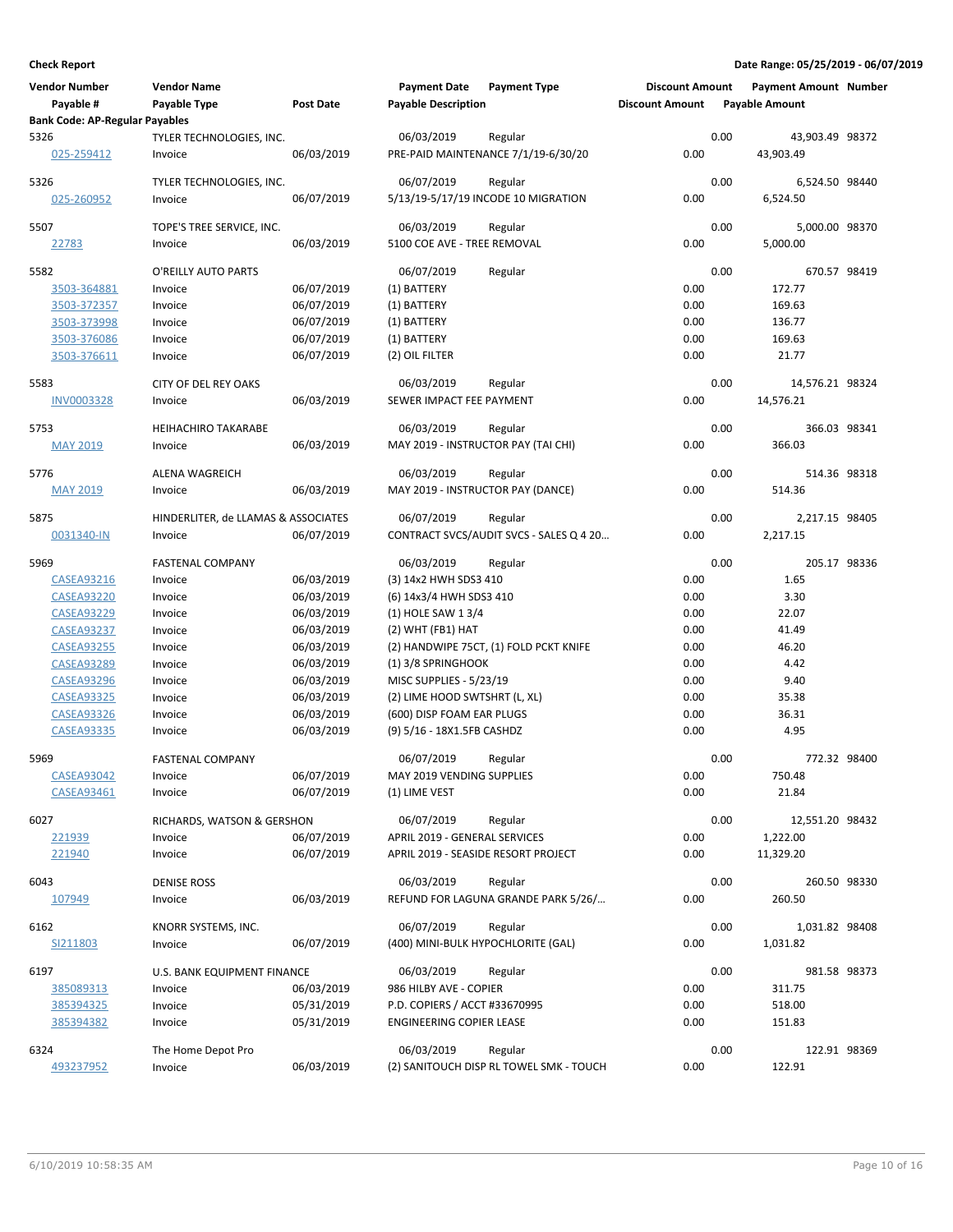| <b>Vendor Number</b> | <b>Vendor Name</b>                   |                  | <b>Payment Date</b>        | <b>Payment Type</b>                       | <b>Discount Amount</b> |      | <b>Payment Amount Number</b> |  |
|----------------------|--------------------------------------|------------------|----------------------------|-------------------------------------------|------------------------|------|------------------------------|--|
| Payable #            | <b>Payable Type</b>                  | <b>Post Date</b> | <b>Payable Description</b> |                                           | <b>Discount Amount</b> |      | <b>Payable Amount</b>        |  |
| 6553                 | <b>COMCAST</b>                       |                  | 06/07/2019                 | Regular                                   |                        | 0.00 | 270.90 98389                 |  |
| $6/2/19 - 7/1/19$    | Invoice                              | 06/07/2019       |                            | ACCT #8155 10 027 0272432; 5/27/19 BILL   | 0.00                   |      | 270.90                       |  |
| 6602                 | <b>NANCY MELTON</b>                  |                  | 06/03/2019                 | Regular                                   |                        | 0.00 | 178.50 98355                 |  |
| <b>MAY 2019</b>      | Invoice                              | 06/03/2019       |                            | MAY 2019 - INSTRUCTOR PAY (GENTLE YOGA)   | 0.00                   |      | 178.50                       |  |
| 6671                 | <b>VERIZON WIRELESS</b>              |                  | 06/07/2019                 | Regular                                   |                        | 0.00 | 1.051.79 98444               |  |
| 9830801293           | Invoice                              | 06/07/2019       |                            | ACCT #742236901-00001; 5/23/19 BILL DATE  | 0.00                   |      | 38.01                        |  |
| 9830802047           | Invoice                              | 06/07/2019       |                            | ACCT #742264136-00001; 5/23/19 BILL DATE  | 0.00                   |      | 10.04                        |  |
| 9830804021           | Invoice                              | 06/07/2019       |                            | ACCT #772515511-00003; 5/23/19 BILL DATE  | 0.00                   |      | 778.41                       |  |
| 9830804023           | Invoice                              | 06/07/2019       |                            | ACCT #772515511-00005; 5/23/19 BILL DATE  | 0.00                   |      | 57.87                        |  |
| 9830804025           | Invoice                              | 06/07/2019       |                            | ACCT #772515511-00007; 5/23/19 BILL DATE  | 0.00                   |      | 56.22                        |  |
| 9830804026           | Invoice                              | 06/07/2019       |                            | ACCT #772515511-00008; 5/23/19 BILL DATE  | 0.00                   |      | 111.24                       |  |
| 6949                 | <b>WATCHGUARD VIDEO</b>              |                  | 06/03/2019                 | Regular                                   |                        | 0.00 | 147.78 98377                 |  |
| SRINV0019273         | Invoice                              | 05/31/2019       |                            | REPAIR OF UNIT DV10-152282 GP 133855      | 0.00                   |      | 147.78                       |  |
| 7071                 | AT&T                                 |                  | 06/07/2019                 | Regular                                   |                        | 0.00 | 153.18 98382                 |  |
| $5/28/19 - 6/27/19$  | Invoice                              | 06/07/2019       |                            | ACCT #237 841-1412 213 0; 5/28/19 BILL DA | 0.00                   |      | 51.06                        |  |
| 5/28/19-6/27/19      | Invoice                              | 06/07/2019       |                            | ACCT #237 841-1401 204 2; 5/28/19 BILL DA | 0.00                   |      | 51.06                        |  |
| $5/28 - 6/27/19$     | Invoice                              | 06/07/2019       |                            | ACCT #237 841-1403 201 6; 5/28/19 BILL DA | 0.00                   |      | 51.06                        |  |
| 7105                 | <b>EMERGENCY VEHICLE SPECIALISTS</b> |                  | 06/03/2019                 | Regular                                   |                        | 0.00 | 28,976.30 98335              |  |
| 9767                 | Invoice                              | 06/03/2019       |                            | OUTFITTING FOR (2) 2019 DODGE DURANG      | 0.00                   |      | 28,976.30                    |  |

|                       | Payable | Payment  |                 |            |
|-----------------------|---------|----------|-----------------|------------|
| <b>Payment Type</b>   | Count   | Count    | <b>Discount</b> | Payment    |
| <b>Regular Checks</b> | 45      | 21       | 0.00            | 120,476.26 |
| <b>Manual Checks</b>  | 0       | Ü        | 0.00            | 0.00       |
| <b>Voided Checks</b>  | 45      | 21       | 0.88            | 120,476.26 |
| <b>Bank Drafts</b>    | 0       | $\Omega$ | 0.00            | 0.00       |
| EFT's                 | 0       | $\Omega$ | 0.00            | 0.00       |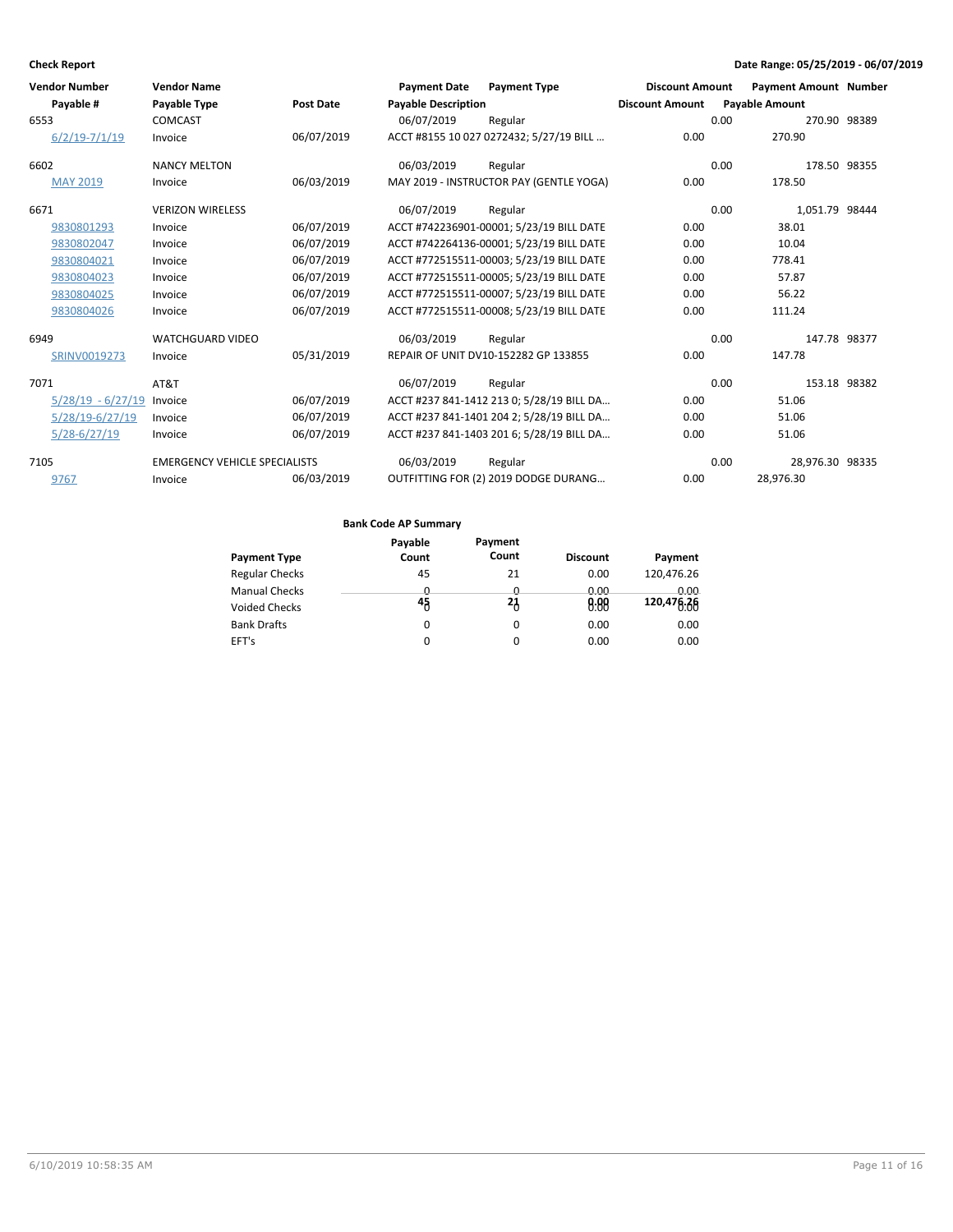| <b>Vendor Number</b>                  | <b>Vendor Name</b>                  |                  | <b>Payment Date</b>              | <b>Payment Type</b> | <b>Discount Amount</b> |      | <b>Payment Amount Number</b> |                      |
|---------------------------------------|-------------------------------------|------------------|----------------------------------|---------------------|------------------------|------|------------------------------|----------------------|
| Payable #                             | Payable Type                        | <b>Post Date</b> | <b>Payable Description</b>       |                     | <b>Discount Amount</b> |      | <b>Payable Amount</b>        |                      |
| <b>Bank Code: PY-Payroll Payables</b> |                                     |                  |                                  |                     |                        |      |                              |                      |
| 7124                                  | U.S. BANK N.A. - PARS ARS 457 & SRP |                  | 06/07/2019                       | <b>Bank Draft</b>   |                        | 0.00 |                              | -1,270.05 1883049215 |
| CM0000204                             | Credit Memo                         | 05/08/2019       | APR 2019 EXCESS REMAINING CREDIT |                     | 0.00                   |      | $-1,270.05$                  |                      |
| 7124                                  | U.S. BANK N.A. - PARS ARS 457 & SRP |                  | 06/07/2019                       | Bank Draft          |                        | 0.00 |                              | -3,100.00 1883049215 |
| CM0000205                             | Credit Memo                         | 05/08/2019       | MAY 2019 EXCESS CREDIT           |                     | 0.00                   |      | $-3,100.00$                  |                      |
| 7124                                  | U.S. BANK N.A. - PARS ARS 457 & SRP |                  | 06/07/2019                       | Bank Draft          |                        | 0.00 |                              | 4,524.25 1883049215  |
| <b>INV0003288</b>                     | Invoice                             | 05/23/2019       | PARS 6746022500                  |                     | 0.00                   |      | 4.524.25                     |                      |
| 7124                                  | U.S. BANK N.A. - PARS ARS 457 & SRP |                  | 06/07/2019                       | <b>Bank Draft</b>   |                        | 0.00 |                              | 4,531.03 1883049215  |
| <b>INV0003238</b>                     | Invoice                             | 05/09/2019       | PARS 6746022500                  |                     | 0.00                   |      | 4,531.03                     |                      |
| 7124                                  | U.S. BANK N.A. - PARS ARS 457 & SRP |                  | 06/07/2019                       | Bank Draft          |                        | 0.00 |                              | 1,906.69 2664935174  |
| <b>INV0003244</b>                     | Invoice                             | 05/09/2019       | PARS-ARS 457 6746022400          |                     | 0.00                   |      | 1,906.69                     |                      |
| 7124                                  | U.S. BANK N.A. - PARS ARS 457 & SRP |                  | 06/07/2019                       | Bank Draft          |                        | 0.00 |                              | 1,617.83 2664935174  |
| <b>INV0003294</b>                     | Invoice                             | 05/23/2019       | PARS-ARS 457 6746022400          |                     | 0.00                   |      | 1,617.83                     |                      |

| Payment Type          | Payable<br>Count | Payment<br>Count | <b>Discount</b> | Payment  |
|-----------------------|------------------|------------------|-----------------|----------|
| <b>Regular Checks</b> | 0                | 0                | 0.00            | 0.00     |
| Manual Checks         | Θ                | θ                | 0.00            | 8,209.09 |
| Voided Checks         | 0                | 0                | 0.00            | 0.00     |
| Bank Drafts           | 6                | 6                | 0.00            | 8,209.75 |
| EFT's                 | 0                | 0                | 0.00            | 0.00     |
|                       |                  |                  |                 |          |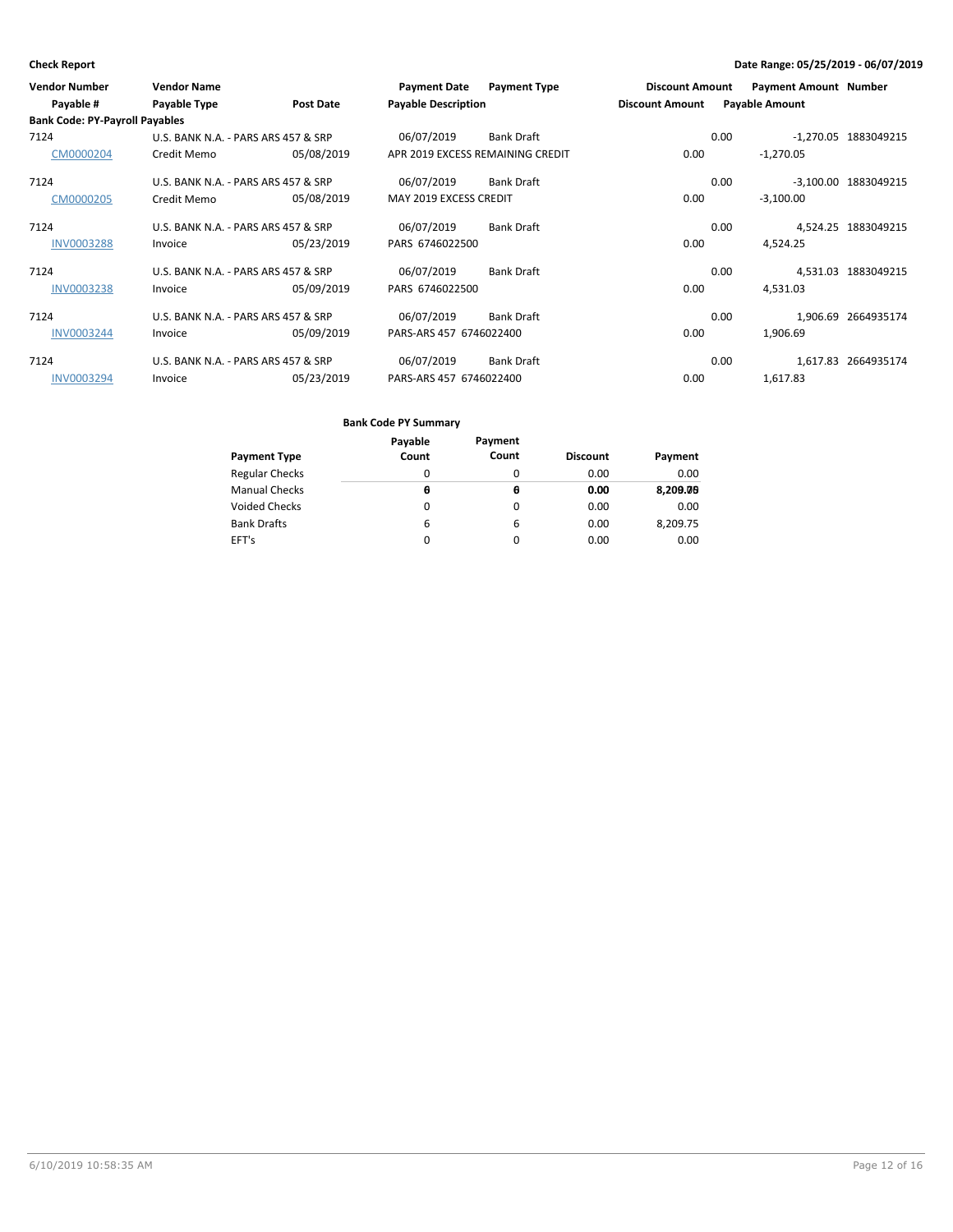| <b>Vendor Number</b>                  | <b>Vendor Name</b>                    |                  | <b>Payment Date</b>                  | <b>Payment Type</b>                      | <b>Discount Amount</b> |      | <b>Payment Amount Number</b> |             |
|---------------------------------------|---------------------------------------|------------------|--------------------------------------|------------------------------------------|------------------------|------|------------------------------|-------------|
| Payable #                             | Payable Type                          | <b>Post Date</b> | <b>Payable Description</b>           |                                          | <b>Discount Amount</b> |      | <b>Payable Amount</b>        |             |
| <b>Bank Code: AP-Regular Payables</b> |                                       |                  |                                      |                                          |                        |      |                              |             |
| 7135                                  | MONTEREY SANITARY SUPPLY, INC.        |                  | 06/03/2019                           | Regular                                  |                        | 0.00 |                              | 99.00 98353 |
| 12324                                 | Invoice                               | 05/31/2019       |                                      | PD - MONTHLY MED WASTE SVC/BIOHAZAR      | 0.00                   |      | 99.00                        |             |
|                                       |                                       |                  |                                      |                                          |                        |      |                              |             |
| 7176                                  | <b>MEYERS NAVE</b>                    |                  | 06/03/2019                           | Regular                                  |                        | 0.00 | 1,575.00 98349               |             |
| 2019040137                            | Invoice                               | 05/31/2019       |                                      | SVCS THROUGH 4/30/19 - FT ORD SPHERE     | 0.00                   |      | 1,575.00                     |             |
|                                       |                                       |                  |                                      |                                          |                        |      |                              |             |
| 7217                                  | FRANK J. CHRISTIE                     |                  | 06/07/2019                           | Regular                                  |                        | 0.00 | 400.00 98401                 |             |
| 770144                                | Invoice                               | 06/07/2019       | (1) VINYL LETTERING ON POLICE CAR #1 |                                          | 0.00                   |      | 400.00                       |             |
|                                       |                                       |                  |                                      |                                          |                        |      |                              |             |
| 7266                                  | E2 CONSULTING ENGINEERS, INC          |                  | 06/03/2019                           | Regular                                  |                        | 0.00 | 9,083.25 98333               |             |
| WW-SEA-2307-027 Invoice               |                                       | 06/03/2019       |                                      | 4/1/2019 - 4/26/2019 LIFT STATION UPGRA  | 0.00                   |      | 9,083.25                     |             |
|                                       |                                       |                  |                                      |                                          |                        |      |                              |             |
| 7287                                  | PNC EQUIPMENT FINANCE                 |                  | 06/03/2019                           | Regular                                  |                        | 0.00 | 22,676.95 98361              |             |
| 454412                                | Invoice                               | 06/03/2019       |                                      | 3/14/19 - 6/13/19 LEASE CONTRCT #201789  | 0.00                   |      | 22,676.95                    |             |
|                                       |                                       |                  |                                      |                                          |                        |      |                              |             |
| 7287                                  | PNC EQUIPMENT FINANCE                 |                  | 06/07/2019                           | Regular                                  |                        | 0.00 | 14,728.62 98429              |             |
| 459331                                | Invoice                               | 06/07/2019       |                                      | IT EQUIPMENT LEASE / CONTRACT #179368    | 0.00                   |      | 14,728.62                    |             |
|                                       |                                       |                  |                                      |                                          |                        |      |                              |             |
| 7309                                  | <b>DOWNTOWN FORD SALES</b>            |                  | 06/03/2019                           | Regular                                  |                        | 0.00 | 38,288.22 98332              |             |
| 311915                                | Invoice                               | 06/03/2019       |                                      | (1) 2019 FORD TRANSIT T-250 CARGO VAN    | 0.00                   |      | 38,288.22                    |             |
|                                       |                                       |                  |                                      |                                          |                        |      |                              |             |
| 7337                                  | HUGH D. SOUTHARD                      |                  | 06/03/2019                           | Regular                                  |                        | 0.00 | 1,250.00 98342               |             |
| DEP $7/4/19$                          | Invoice                               | 06/03/2019       |                                      | DEPOSIT FOR 7/4/2019 - CITY OF SEASIDE B | 0.00                   |      | 1,250.00                     |             |
|                                       |                                       |                  |                                      |                                          |                        |      |                              |             |
| 7358                                  | EAN SERVICES, LLC                     |                  | 06/07/2019                           | Regular                                  |                        | 0.00 | 412.04 98394                 |             |
| 60035457468                           | Invoice                               | 06/07/2019       |                                      | CONS INV #21294881 / RENTAL AGREE #943   | 0.00                   |      | 412.04                       |             |
|                                       |                                       |                  |                                      |                                          |                        |      |                              |             |
| 7447                                  | PR DIAMOND PRODUCTS, INC              |                  | 06/07/2019                           | Regular                                  |                        | 0.00 | 964.00 98430                 |             |
| 0052503-IN                            | Invoice                               | 06/07/2019       | (2) 10" FORCE3 PREMIUM CHAIN         |                                          | 0.00                   |      | 964.00                       |             |
| 7505                                  | MONTEREY BAY ANALYTICAL SVCS.         |                  | 06/03/2019                           | Regular                                  |                        | 0.00 |                              | 39.00 98351 |
|                                       |                                       |                  |                                      |                                          | 0.00                   |      |                              |             |
| 190524 03                             | Invoice                               | 05/31/2019       |                                      | SEASIDE MWS SAMPLES RCVD ON 5/24/2019    |                        |      | 39.00                        |             |
| 7505                                  | MONTEREY BAY ANALYTICAL SVCS.         |                  | 06/07/2019                           | Regular                                  |                        | 0.00 | 117.00 98412                 |             |
| 190426 06                             | Invoice                               | 06/07/2019       |                                      | SEASIDE MWS SAMPLE RECEIVED ON 4/26/2    | 0.00                   |      | 39.00                        |             |
| 190502 29                             |                                       |                  |                                      |                                          | 0.00                   |      | 78.00                        |             |
|                                       | Invoice                               | 06/07/2019       |                                      | SEASIDE MWS SAMPLES RECEIVED ON 5/2/2    |                        |      |                              |             |
| 7541                                  | A TO Z PARTY RENTAL INC.              |                  | 06/03/2019                           | Regular                                  |                        | 0.00 | 1,037.88 98316               |             |
| 353110                                | Invoice                               | 05/31/2019       |                                      | 5/4/19 SEASIDE FARMER'S MKT - PORTA TOI  | 0.00                   |      | 518.94                       |             |
|                                       | Invoice                               | 05/31/2019       |                                      | 5/11/19 SEASIDE FARMER'S MKT - PORTA T   | 0.00                   |      | 518.94                       |             |
| 355155                                |                                       |                  |                                      |                                          |                        |      |                              |             |
| 7713                                  | UNIVERSITY CORP. AT MONTEREY BAY      |                  | 06/03/2019                           | Regular                                  |                        | 0.00 | 8,284.86 98374               |             |
| 10814                                 | Invoice                               | 05/31/2019       |                                      | 8/1/2018 - 11/30/2018 SUSTAINABLE CITY Y | 0.00                   |      | 1,927.60                     |             |
| 10936                                 | Invoice                               | 05/31/2019       |                                      | 12/1/2018 - 1/31/2019 SUSTAINABLE CITY Y | 0.00                   |      | 1,433.93                     |             |
|                                       |                                       |                  |                                      |                                          |                        |      |                              |             |
| 11089                                 | Invoice                               | 05/31/2019       |                                      | 2/1/2019 - 4/30/2019 SUSTAINABLE CITY YR | 0.00                   |      | 4,923.33                     |             |
| 7883                                  | <b>BARTLE WELLS ASSOCIATES</b>        |                  | 06/07/2019                           | Regular                                  |                        | 0.00 | 8,285.00 98383               |             |
| 1003B                                 | Invoice                               | 06/07/2019       |                                      | APRIL 2019 - WATER RATE STUDY UPDATE     | 0.00                   |      | 8,285.00                     |             |
|                                       |                                       |                  |                                      |                                          |                        |      |                              |             |
| 7924                                  | <b>ROSA JONG</b>                      |                  | 06/03/2019                           | Regular                                  |                        | 0.00 | 102.90 98364                 |             |
| <b>MAY 2019</b>                       | Invoice                               | 06/03/2019       | MAY 2019 - INSTRUCTOR PAY (ZUMBA)    |                                          | 0.00                   |      | 102.90                       |             |
|                                       |                                       |                  |                                      |                                          |                        |      |                              |             |
| 8022                                  | JEFF K. BILLS                         |                  | 06/07/2019                           | Regular                                  |                        | 0.00 | 5,287.40 98407               |             |
| 3052019                               | Invoice                               | 06/07/2019       | MAY 2019 ASSESSMENT SVCS             |                                          | 0.00                   |      | 5,287.40                     |             |
|                                       |                                       |                  |                                      |                                          |                        |      |                              |             |
| 8049                                  | MONTEREY PENINSULA VOLUNTEER SERVICES |                  | 06/07/2019                           | Regular                                  |                        | 0.00 |                              | 31.75 98415 |
| 111358                                | Invoice                               | 06/07/2019       |                                      | DEPOSIT REFUND FOR OLDEMEYER CTR 7/5/    | 0.00                   |      | 31.75                        |             |
|                                       |                                       |                  |                                      |                                          |                        |      |                              |             |
| 8165                                  | ANNIE L. SAMPSON                      |                  | 06/03/2019                           | Regular                                  |                        | 0.00 | 900.00 98320                 |             |
| DEP $7/14/19$                         | Invoice                               | 06/03/2019       |                                      | DEPOSIT FOR 7/14/19 - SUNDAY BLUES IN T  | 0.00                   |      | 900.00                       |             |
|                                       |                                       |                  |                                      |                                          |                        |      |                              |             |
| 8273                                  | SMILE BUSINESS PRODUCTS, INC.         |                  | 06/03/2019                           | Regular                                  |                        | 0.00 | 398.60 98367                 |             |
| 746711                                | Invoice                               | 05/31/2019       | 440 HARCOURT AVE - SHARP/MX-M904     |                                          | 0.00                   |      | 143.97                       |             |
| 746712                                | Invoice                               | 05/31/2019       |                                      | ENGINEERING COPIER - SHARP/MX-3070N      | 0.00                   |      | 254.63                       |             |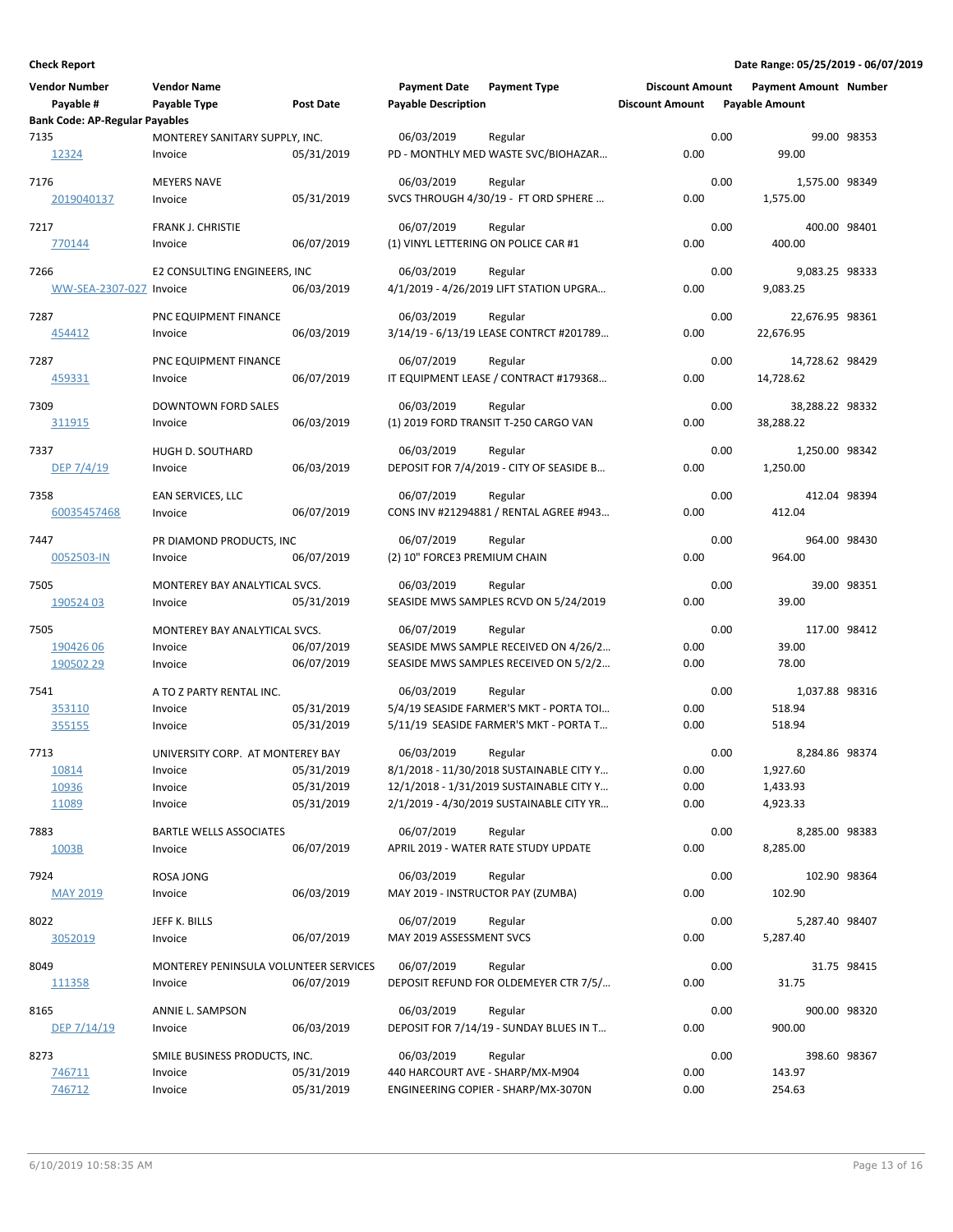| <b>Vendor Number</b><br>Payable #<br>8361 | <b>Vendor Name</b><br>Payable Type<br>SPEAKWRITE LLC             | <b>Post Date</b> | <b>Payment Date</b><br><b>Payable Description</b><br>06/07/2019 | <b>Payment Type</b><br>Regular                       | <b>Discount Amount</b><br><b>Discount Amount</b> | 0.00 | <b>Payment Amount Number</b><br><b>Payable Amount</b><br>1,212.12 98436 |             |
|-------------------------------------------|------------------------------------------------------------------|------------------|-----------------------------------------------------------------|------------------------------------------------------|--------------------------------------------------|------|-------------------------------------------------------------------------|-------------|
| cbb59f10                                  | Invoice                                                          | 06/07/2019       |                                                                 | MAY 2019 - SEASIDE POLICE DEPT BILLING               | 0.00                                             |      | 1,212.12                                                                |             |
| 8426<br>2145843                           | <b>CLIFTONLARSONALLEN LLP</b><br>Invoice                         | 06/03/2019       | 06/03/2019<br>AUDIT OF (MEASURE X) ACCT FUND                    | Regular                                              | 0.00                                             | 0.00 | 5,000.00 98327<br>5,000.00                                              |             |
| 8764<br><b>PRVNT</b>                      | PRVNT Detective Jeremiah Ruttschow<br>Invoice                    | 06/03/2019       | 06/03/2019<br>PETTY CASH                                        | Regular                                              | 0.00                                             | 0.00 | 4,021.53 98362<br>4,021.53                                              |             |
| 8850<br>6/13/19                           | PAMELA J. McCRUMB<br>Invoice                                     | 06/07/2019       | 06/07/2019                                                      | Regular<br>DJ/MUSIC FOR FATHER'S DAY DANCE 6/13/19   | 0.00                                             | 0.00 | 375.00 98423<br>375.00                                                  |             |
| 8863<br>11408                             | INFRASTRUCTURE ENGINEERING CORP.<br>Invoice                      | 05/31/2019       | 06/03/2019                                                      | Regular<br>12/29/18 - 1/25/19 - CANYON DEY REY SEW   | 0.00                                             | 0.00 | 2,415.00 98343<br>2,415.00                                              |             |
| 8889<br>199882                            | MSDSonline, INC.<br>Invoice                                      | 05/31/2019       | 06/03/2019<br>7/1/19-6/30/20 HQ ACCT - RENEWAL                  | Regular                                              | 0.00                                             | 0.00 | 2,620.67 98354<br>2,620.67                                              |             |
| 8892<br>8543                              | NCI AFFILIATES, INC.<br>Invoice                                  | 06/03/2019       | 06/03/2019                                                      | Regular<br>APRIL 2019 - CREW PROVIDED GROUNDS MA     | 0.00                                             | 0.00 | 1,042.00 98356<br>1,042.00                                              |             |
| 8995<br><b>MAY 2019</b>                   | <b>ABBY BUKOFZER</b><br>Invoice                                  | 06/03/2019       | 06/03/2019                                                      | Regular<br>MAY 2019 - INSTRUCTOR PAY (ISRAELI FOLK   | 0.00                                             | 0.00 | 136.50 98317<br>136.50                                                  |             |
| 9064<br><b>ROOM #209</b>                  | EXTENDED STAY AMERICA, INC.<br>Invoice                           | 06/07/2019       | 06/07/2019                                                      | Regular<br>BAL DUE FOR CONFIRMATION #119639/KERI     | 0.00                                             | 0.00 | 1,818.61 98399<br>1,818.61                                              |             |
| 9082<br>S <sub>14549</sub> .              | ELITE PARTS, LLC<br>Invoice                                      | 06/07/2019       | 06/07/2019                                                      | Regular<br>(4) QUICK RELEASE WHEELS FOR 18" PIPE A   | 0.00                                             | 0.00 | 1,494.54 98396<br>1,494.54                                              |             |
| 9084<br>36699                             | BUCHER MUNICIPAL NORTH AMERICA INC.<br>Invoice                   | 06/03/2019       | 06/03/2019                                                      | Regular<br>(1) LEVER - PIVOT HEAD W/ ASSY /PO #669   | 0.00                                             | 0.00 | 261.83 98321<br>261.83                                                  |             |
| 9084<br>36893                             | BUCHER MUNICIPAL NORTH AMERICA INC.<br>Invoice                   | 06/07/2019       | 06/07/2019<br>(12) BUSH - ID22.2 OD27.2 19Lg                    | Regular                                              | 0.00                                             | 0.00 | 266.51 98385<br>266.51                                                  |             |
| 9085<br>40094368                          | O'CONNOR & SONS INC.<br>Invoice                                  | 06/07/2019       | 06/07/2019                                                      | Regular<br>986 HILBY AVE - GENERAL PESTS SVC 5/24/19 | 0.00                                             | 0.00 | 150.00 98418<br>150.00                                                  |             |
| 9099<br><b>INV-48500</b>                  | DUDE SOLUTIONS, INC.<br>Invoice                                  | 06/07/2019       | 06/07/2019<br><b>GEN CONFIGURATION/REQUIREMENTS</b>             | Regular                                              | 0.00                                             | 0.00 | 2,967.92 98393<br>2,967.92                                              |             |
| 9104<br>31149                             | SCHAAF & WHEELER, CONSULTING CIVIL ENGINEE 06/07/2019<br>Invoice | 06/07/2019       |                                                                 | Regular<br>THROUGH 4/30/19 - SEASIDE WATER TANK      | 0.00                                             | 0.00 | 2,802.50 98434<br>2,802.50                                              |             |
| 9181<br>21972                             | SEROLOGICAL RESEARCH INSTITUTE<br>Invoice                        | 06/07/2019       | 06/07/2019                                                      | Regular<br>CASE NO: EG1702531/ ADMIN FEE, SCREENI    | 0.00                                             | 0.00 | 900.00 98435<br>900.00                                                  |             |
| 9183<br>1190529646                        | KVENILD CONSTRUCTION INC.<br>Invoice                             | 06/03/2019       | 06/03/2019<br>SEASIDE PORTAL PROJECT BALANCE                    | Regular                                              | 0.00                                             | 0.00 | 40,000.00 98344<br>40,000.00                                            |             |
| 9200<br><b>INV07118</b>                   | MANAGEMENT PARTNERS, INC<br>Invoice                              | 05/31/2019       | 06/03/2019                                                      | Regular<br>SEASIDE CITY COUNCIL WORKSHOP 2019        | 0.00                                             | 0.00 | 3,900.00 98347<br>3,900.00                                              |             |
| 9201<br>SLS/10491498                      | E-ONE, INC.<br>Invoice                                           | 06/07/2019       | 06/07/2019                                                      | Regular<br>REPLACE WHITE AERIAL SIGN PLATE / PROJ    | 0.00                                             | 0.00 | 3,257.84 98398<br>3,257.84                                              |             |
| 9203<br>440923                            | ST PAUL STAMP WORKS INC.<br>Invoice                              | 06/07/2019       | 06/07/2019                                                      | Regular<br>(1) CUSTOM DESIGN 2" SEASIDE LOGO DESK    | 0.00                                             | 0.00 | 150.40 98437<br>150.40                                                  |             |
| 9204<br>1383                              | PAUL HERBERT CAUSEY<br>Invoice                                   | 06/07/2019       | 06/07/2019                                                      | Regular<br>SVCS THROUGH 5/31/19 - SEWER MGMT PL      | 0.00                                             | 0.00 | 2,700.00 98424<br>2,700.00                                              |             |
| 9206<br>111238                            | ALMA CORONEL CUEVAS<br>Invoice                                   | 06/07/2019       | 06/07/2019                                                      | Regular<br>DEPOSIT REFUND FOR PATTULLO SWIM CTR      | 0.00                                             | 0.00 | 65.25                                                                   | 65.25 98380 |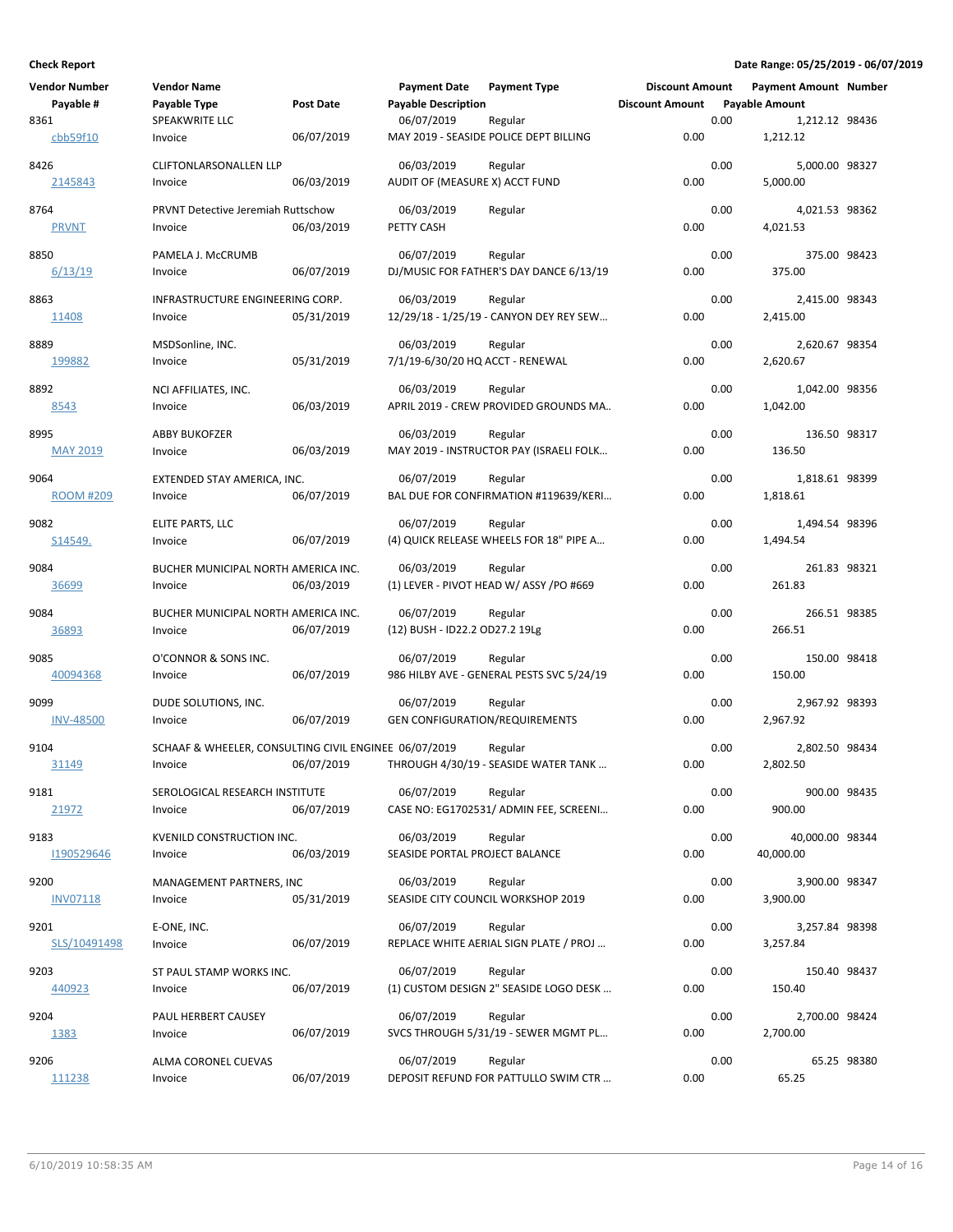| <b>Vendor Number</b> | <b>Vendor Name</b>      |                  | <b>Payment Date</b>        | <b>Payment Type</b>                    | <b>Discount Amount</b> | <b>Payment Amount Number</b> |              |
|----------------------|-------------------------|------------------|----------------------------|----------------------------------------|------------------------|------------------------------|--------------|
| Payable #            | Payable Type            | <b>Post Date</b> | <b>Payable Description</b> |                                        | <b>Discount Amount</b> | <b>Payable Amount</b>        |              |
| 9207                 | <b>EMILY GONZALEZ</b>   |                  | 06/07/2019                 | Regular                                |                        | 0.00                         | 126.18 98397 |
| 111357               | Invoice                 | 06/07/2019       |                            | DEPOSIT REFUND - SOPER PARK 6/1/2019   | 0.00                   | 126.18                       |              |
| 9208                 | <b>STEPHANIE CARTER</b> |                  | 06/07/2019                 | Regular                                |                        | 0.00                         | 71.62 98439  |
| 111359               | Invoice                 | 06/07/2019       |                            | DEPOSIT REFUND FOR LAGUNA GRANDE PK    | 0.00                   | 71.62                        |              |
| 9209                 | ADVANCED BLIND & SHADE  |                  | 06/07/2019                 | Regular                                |                        | 0.00                         | 358.34 98379 |
| 26575                | Invoice                 | 06/07/2019       |                            | (2) ABS VERTICALS FOR 4260 GIGLING RD. | 0.00                   | 358.34                       |              |

| Payable<br>Count | Payment<br>Count | <b>Discount</b> | Payment    |
|------------------|------------------|-----------------|------------|
|                  |                  |                 | 192,075.83 |
| $\Omega$         | 0                | 0.00            | 0.00       |
| 0                | 0                | 0.00            | 0.00       |
| 0                | 0                | 0.00            | 0.00       |
| 0                | 0                | 0.00            | 0.00       |
|                  | 38               | 43              | 8.88       |